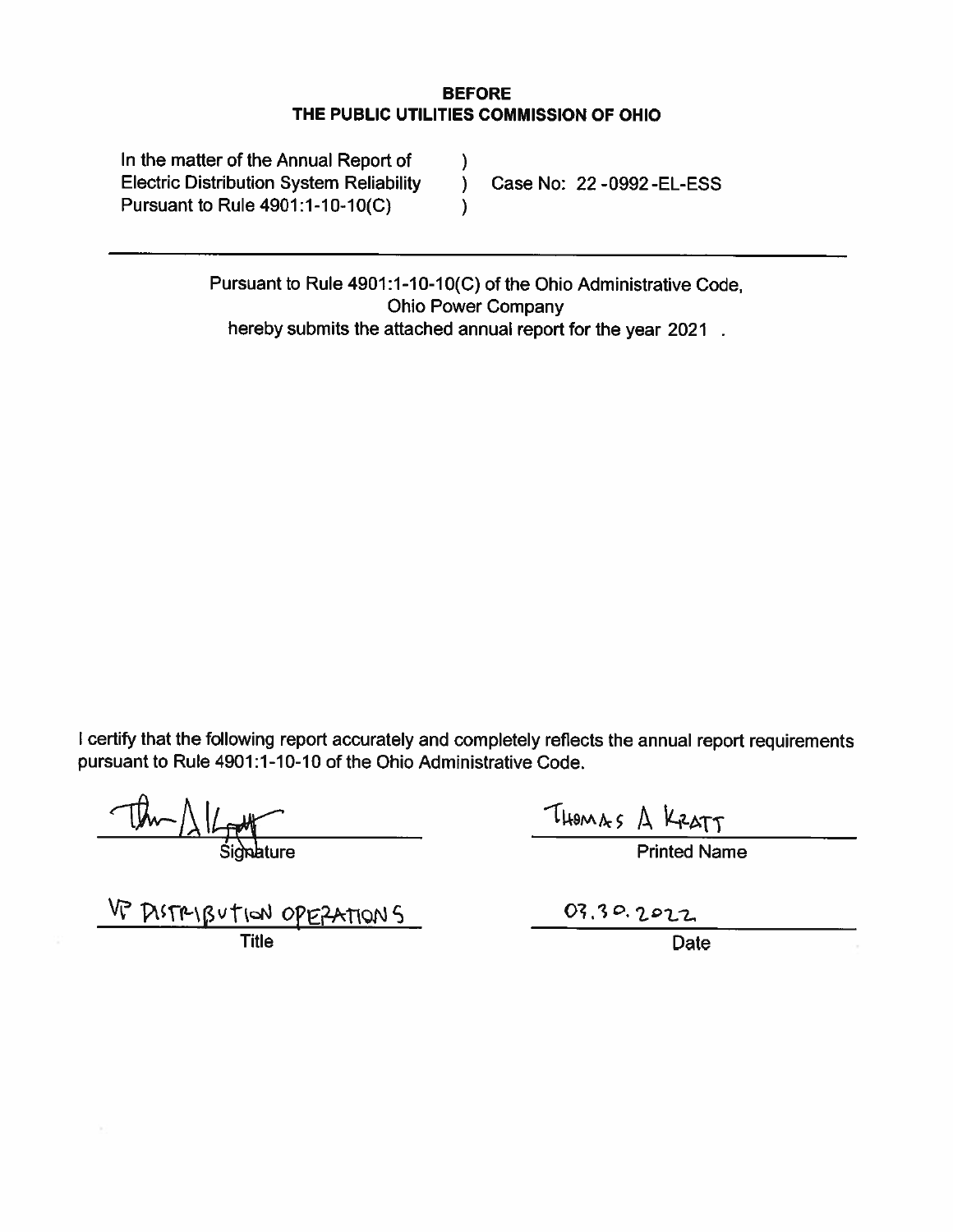#### **1. 4901:1-10-10(C)(1): CAIDI (Customer Average Interruption Duration Index)**

| Performance Standard | After Exclusions | <b>Before Exclusions</b> |
|----------------------|------------------|--------------------------|
| 148.00               | 132.13           | 169.30                   |

#### **2. 4901:1-10-10(C)(1): SAIFI (System Average Interruption Frequency Index)**

| Performance Standard | <b>After Exclusions</b> | <b>Before Exclusions</b> |
|----------------------|-------------------------|--------------------------|
| 1 18                 | 1 1 7                   | 1.36                     |

#### **3. 4901:1-10-10(C)(1): Supporting Data**

| <b>Customers</b> | CI*              |                          | CMI*             | CMI                      |
|------------------|------------------|--------------------------|------------------|--------------------------|
| Served           | After Exclusions | <b>Before Exclusions</b> | After Exclusions | <b>Before Exclusions</b> |
| 1,509,795        | 1.760.437        | 2,059,592                | 232,611,797      | 348,696,804              |

#### **Notes:**

Standards and actuals use differing major event definitions

\*CI = Customer Interruptions CMI = Customer Minutes Interrupted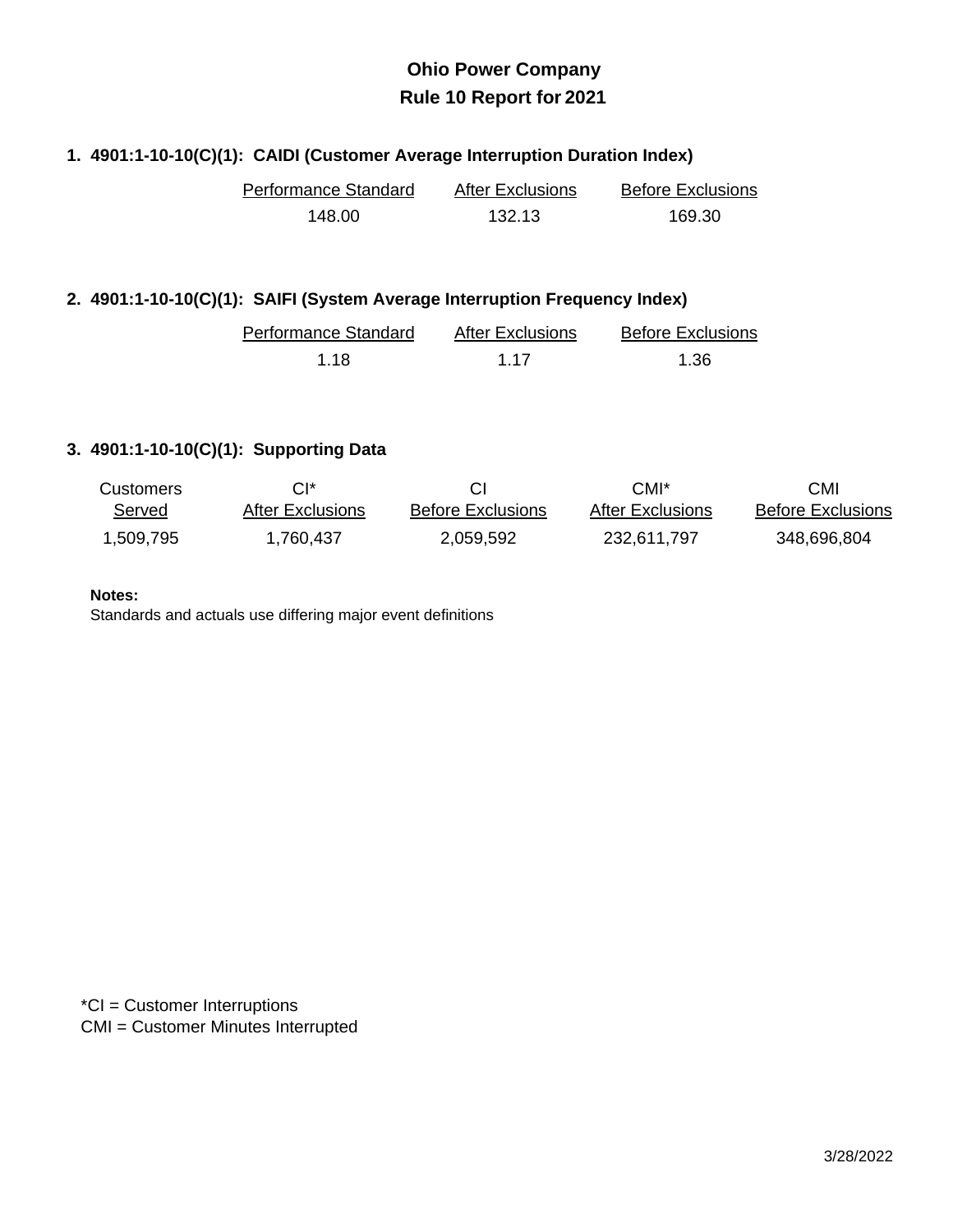### **4. 4901:1-10-10(C)(2): Major Event Outages**

| Date       | <b>Description</b>         | <b>CI</b> | <b>CMI</b> | <b>CAIDI</b> | <b>SAIFI</b> |
|------------|----------------------------|-----------|------------|--------------|--------------|
| 1/22/2021  | Major Event Day: Non-Storm | 19.171    | 10,952,825 | 571.32       | 0.01         |
| 2/15/2021  | Major Event Day - Storms   | 17.727    | 42,322,842 | 2,387.48     | 0.01         |
| 3/26/2021  | Major Event Day - Storms   | 54,186    | 16,161,589 | 298.26       | 0.04         |
| 12/11/2021 | Major Event Day - Storms   | 71,802    | 20,539,426 | 286.06       | 0.05         |
|            | Totals:                    | 162,886   | 89,976,682 |              |              |

**Notes:** Transmission influence included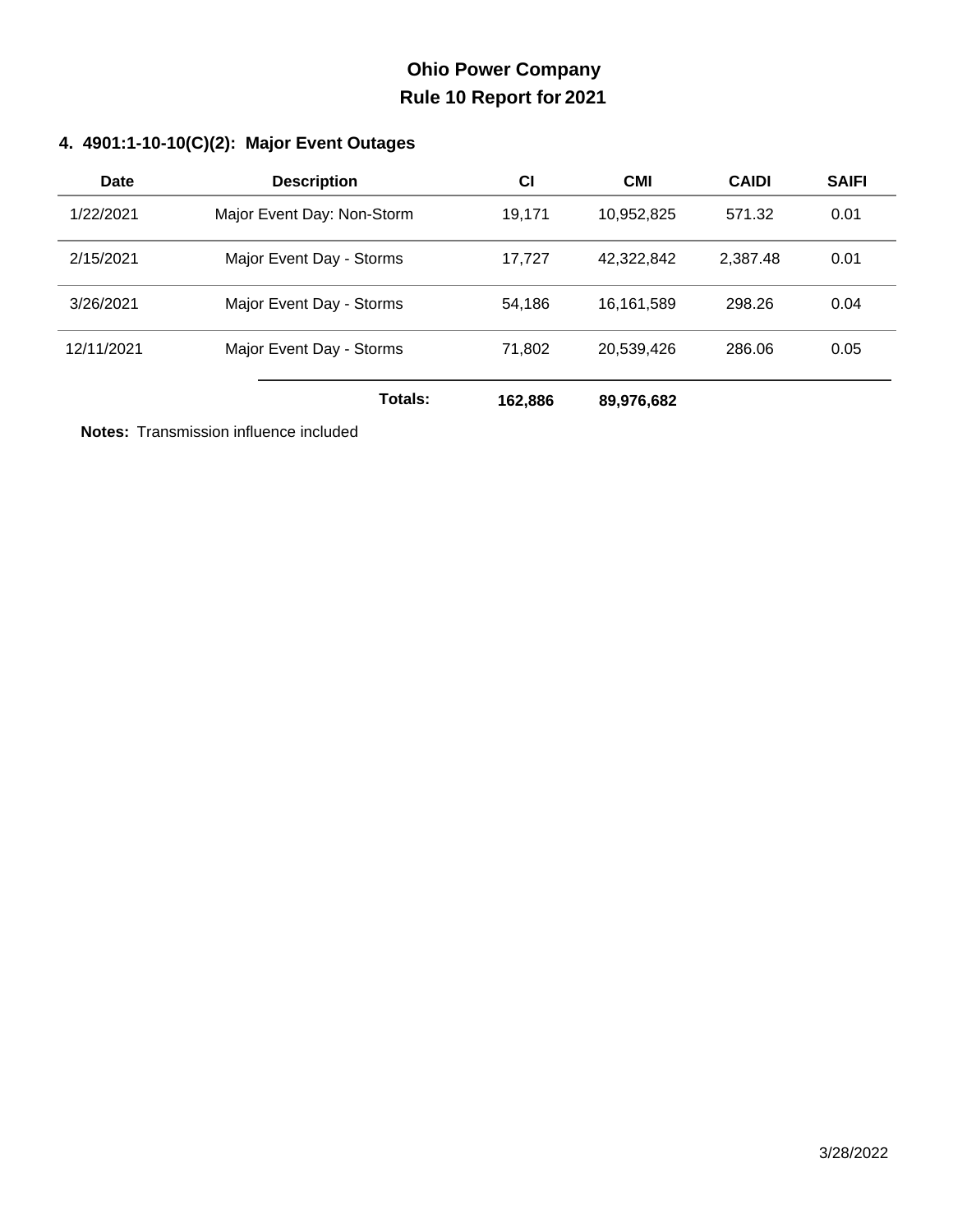### **5a. 4901:1-10-10(C)(2): Transmission Outages**

| Outage<br><b>Start</b><br><b>Date</b> | <b>Transmission</b><br><b>Circuit</b><br>Impacted | Outage<br><b>Start</b><br><b>Time</b> | <b>Circuit</b><br>kV | <b>Outage Cause</b>                         | Outage<br>Length<br>(minutes) |
|---------------------------------------|---------------------------------------------------|---------------------------------------|----------------------|---------------------------------------------|-------------------------------|
| 1/1/2021                              | Haviland - Payne                                  | 2:59 PM                               | 69                   | <b>EQUIPMENT FAILURE</b>                    | 365                           |
| 1/6/2021                              | Saltillo - South Fultonham                        | 12:43 PM                              | 69                   | <b>EQUIPMENT FAILURE</b>                    | 72                            |
| 1/14/2021                             | South Berwick-Upper<br>Sandusky                   | 10:08 AM                              | 69                   | <b>SCHEDULED COMPANY</b>                    | 37                            |
| 1/14/2021                             | Compton SW - East Wooster                         | 3:05 PM                               | 69                   | <b>ERROR - FIELD</b>                        | 14                            |
| 1/21/2021                             | Dolahard - East Lima                              | 3:36 AM                               | 69                   | <b>ERROR - FIELD</b>                        | 218                           |
| 2/16/2021                             | Bellefonte - South Point No. 2                    | 12:58 AM                              | 69                   | <b>EQUIPMENT FAILURE</b>                    | 2,444                         |
| 2/18/2021                             | Bellefonte - South Point No. 2                    | 1:28 PM                               | 69                   | WEATHER - ICE (1/2 INCH OR $> 6$ "<br>SNOW) | 379                           |
| 2/24/2021                             | Ross - Vigo                                       | 9:18 AM                               | 69                   | <b>SCHEDULED COMPANY</b>                    | 422                           |
| 2/25/2021                             | Ross - Vigo                                       | 8:00 AM                               | 69                   | <b>SCHEDULED COMPANY</b>                    | 481                           |
| 2/28/2021                             | Firebrick - Lick                                  | 2:42 PM                               | 69                   | <b>EQUIPMENT FAILURE</b>                    | 448                           |
| 3/6/2021                              | East Logan - New Lexington                        | 5:00 AM                               | 69                   | <b>SCHEDULED COMPANY</b>                    | 75                            |
| 3/22/2021                             | East End Fostoria - Riverview                     | 9:23 PM                               | 69                   | <b>EQUIPMENT FAILURE</b>                    | 293                           |
| 3/23/2021                             | Philo Sw. - South Canton                          | 8:00 AM                               | 138                  | <b>SCHEDULED COMPANY</b>                    | 210                           |
| 3/24/2021                             | Carrollton - Gable SW                             | 10:25 AM                              | 138                  | <b>SCHEDULED COMPANY</b>                    | 120                           |
| 4/1/2021                              | East Beaver - North<br>Portsmouth                 | 5:06 PM                               | 69                   | TREE OUT OF ROW                             | 185                           |
| 4/9/2021                              | Dennison - Schoenbrunn                            | 1:28 PM                               | 69                   | <b>EQUIPMENT FAILURE</b>                    | 55                            |
| 4/9/2021                              | South Delphos Station (2120)                      | 5:00 PM                               | 69                   | <b>EQUIPMENT FAILURE</b>                    | 90                            |
| 4/12/2021                             | North Spencerville - West Moul 8:38 AM            |                                       | 69                   | <b>SCHEDULED COMPANY</b>                    | 161                           |
| 4/15/2021                             | Harrison - Madison                                | 12:42 PM                              | 69                   | <b>VEHICLE ACCIDENT (NON AEP)</b>           | 97                            |
| 4/19/2021                             | Glencoe - Speidel                                 | 9:56 AM                               | 69                   | <b>SCHEDULED COMPANY</b>                    | 275                           |
| 4/21/2021                             | Wilson - Briggsdale                               | 3:04 AM                               | 40                   | <b>EQUIPMENT FAILURE</b>                    | 701                           |
| 4/21/2021                             | Greif - Hyatt                                     | 3:16 AM                               | 138                  | <b>RELAY MIS-OPERATION</b>                  | 1,204                         |
| 4/29/2021                             | Divelbiss - Lexington - North<br><b>Bellville</b> | 9:15 AM                               | 69                   | TREE OUT OF ROW                             | 383                           |
| 4/30/2021                             | Harrison - Madison                                | 2:17 PM                               | 69                   | <b>EQUIPMENT FAILURE</b>                    | 116                           |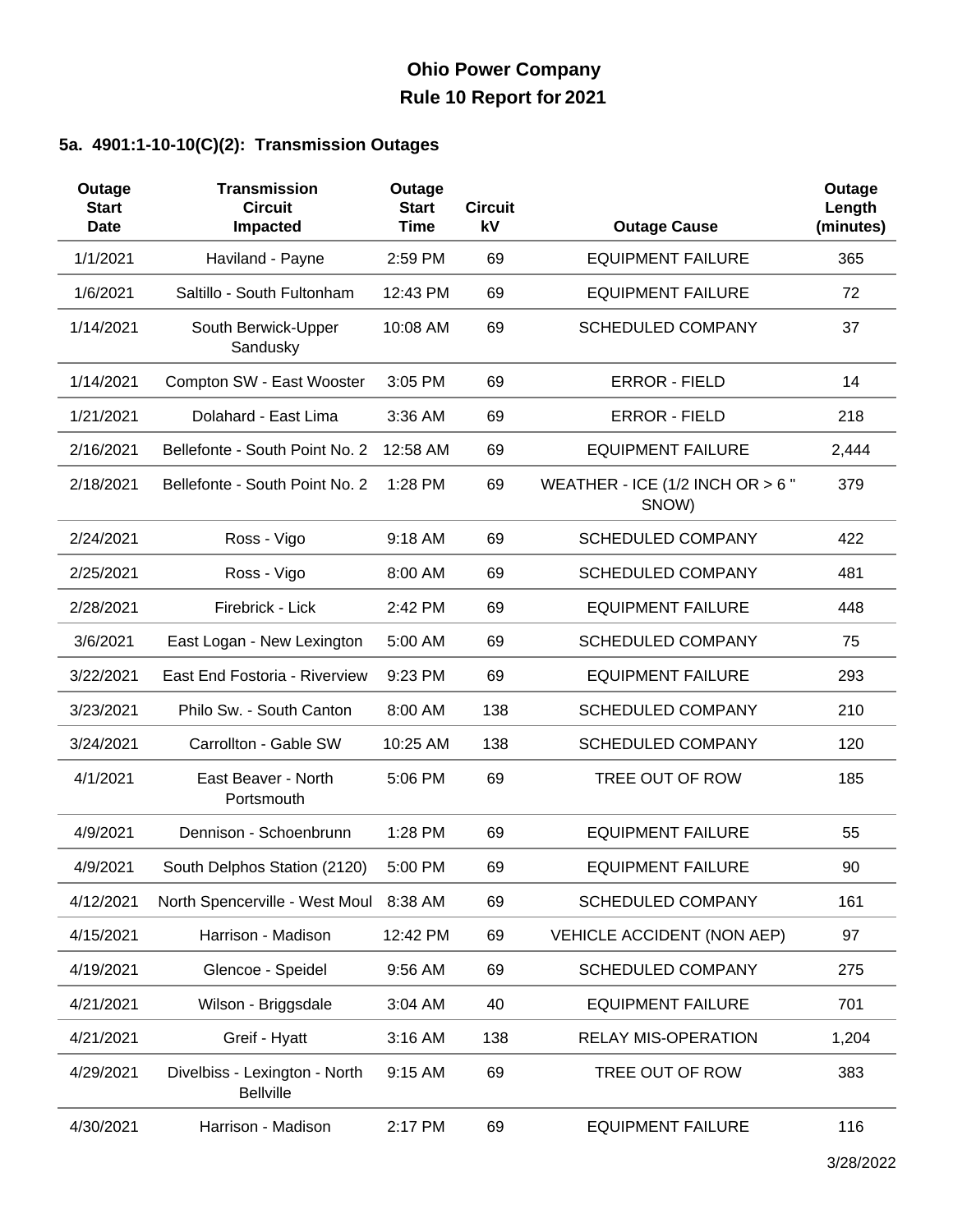### **5a. 4901:1-10-10(C)(2): Transmission Outages**

| Outage<br><b>Start</b><br><b>Date</b> | <b>Transmission</b><br><b>Circuit</b><br>Impacted | Outage<br><b>Start</b><br>Time | <b>Circuit</b><br>kV | <b>Outage Cause</b>                                 | Outage<br>Length<br>(minutes) |
|---------------------------------------|---------------------------------------------------|--------------------------------|----------------------|-----------------------------------------------------|-------------------------------|
| 5/1/2021                              | East Logan - New Lexington                        | 4:57 AM                        | 69                   | <b>SCHEDULED COMPANY</b>                            | 75                            |
| 5/3/2021                              | Glencoe - Speidel                                 | 8:23 AM                        | 69                   | <b>SCHEDULED COMPANY</b>                            | 287                           |
| 5/3/2021                              | Crooksville - Lemaster -<br>Strouds Run           | 3:01 PM                        | 138                  | <b>EQUIPMENT FAILURE</b>                            | 466                           |
| 5/9/2021                              | Saltillo - South Fultonham                        | 5:44 PM                        | 69                   | <b>EQUIPMENT FAILURE</b>                            | 236                           |
| 5/12/2021                             | Dennison - Schoenbrunn                            | 9:47 AM                        | 69                   | <b>SCHEDULED COMPANY</b>                            | 105                           |
| 5/16/2021                             | Harpster - DeCliff                                | 4:57 PM                        | 34                   | <b>EQUIPMENT FAILURE</b>                            | 109                           |
| 5/22/2021                             | East Amsterdam - Tidd                             | 12:00 PM                       | 138                  | <b>SCHEDULED COMPANY</b>                            | 151                           |
| 5/22/2021                             | Academia - Divelbiss                              | 11:01 PM                       | 69                   | <b>SCHEDULED COMPANY</b>                            | 343                           |
| 5/26/2021                             | Glencoe - West Bellaire                           | 4:38 PM                        | 69                   | TREE INSIDE ROW                                     | 82                            |
| 5/28/2021                             | Rockhill - South Side Lima                        | 11:05 PM                       | 34                   | <b>EQUIPMENT FAILURE</b>                            | 6                             |
| 6/1/2021                              | Fort Steuben - Tidd #1                            | 5:33 AM                        | 69                   | <b>VINE</b>                                         | 352                           |
| 6/1/2021                              | North Delphos - North<br>Spencerville             | 9:12 PM                        | 69                   | VEHICLE ACCIDENT (NON AEP)                          | 331                           |
| 6/6/2021                              | Coshocton - North Coshocton                       | 9:00 AM                        | 69                   | <b>SCHEDULED OUTSIDE REQUEST &gt;</b><br>1 CUSTOMER | 608                           |
| 6/13/2021                             | Broom Road - Newcomerstown                        | 4:00 PM                        | 69                   | TREE OUT OF ROW                                     | 93                            |
| 6/18/2021                             | Kirk - West Granville                             | 10:03 PM                       | 69                   | <b>WEATHER - LIGHTNING</b>                          | 262                           |
| 6/19/2021                             | East Amsterdam - Tidd                             | 12:00 PM                       | 138                  | <b>SCHEDULED COMPANY</b>                            | 246                           |
| 7/1/2021                              | <b>Brues - Martins Ferry</b>                      | 10:43 AM                       | 69                   | <b>SCHEDULED COMPANY</b>                            | 197                           |
| 7/7/2021                              | Hammondsville - South Toronto 3:36 PM             |                                | 69                   | TREE OUT OF ROW                                     | 61                            |
| 7/9/2021                              | Dennison - Schoenbrunn                            | 9:41 AM                        | 69                   | <b>ERROR - FIELD</b>                                | 9                             |
| 7/9/2021                              | Proposed Crawfis College -<br>Pandora             | 7:44 PM                        | 69                   | TREE OUT OF ROW                                     | 261                           |
| 7/13/2021                             | Cornerstone - Millbrook Park                      | 8:40 AM                        | 69                   | <b>SCHEDULED COMPANY</b>                            | 220                           |
| 7/16/2021                             | Newcomerstown - West New<br>Philadelphia          | 3:05 PM                        | 34                   | <b>WEATHER - LIGHTNING</b>                          | 83                            |
| 7/17/2021                             | Canal Road - Wooster                              | 8:34 AM                        | 23                   | TREE OUT OF ROW                                     | 203                           |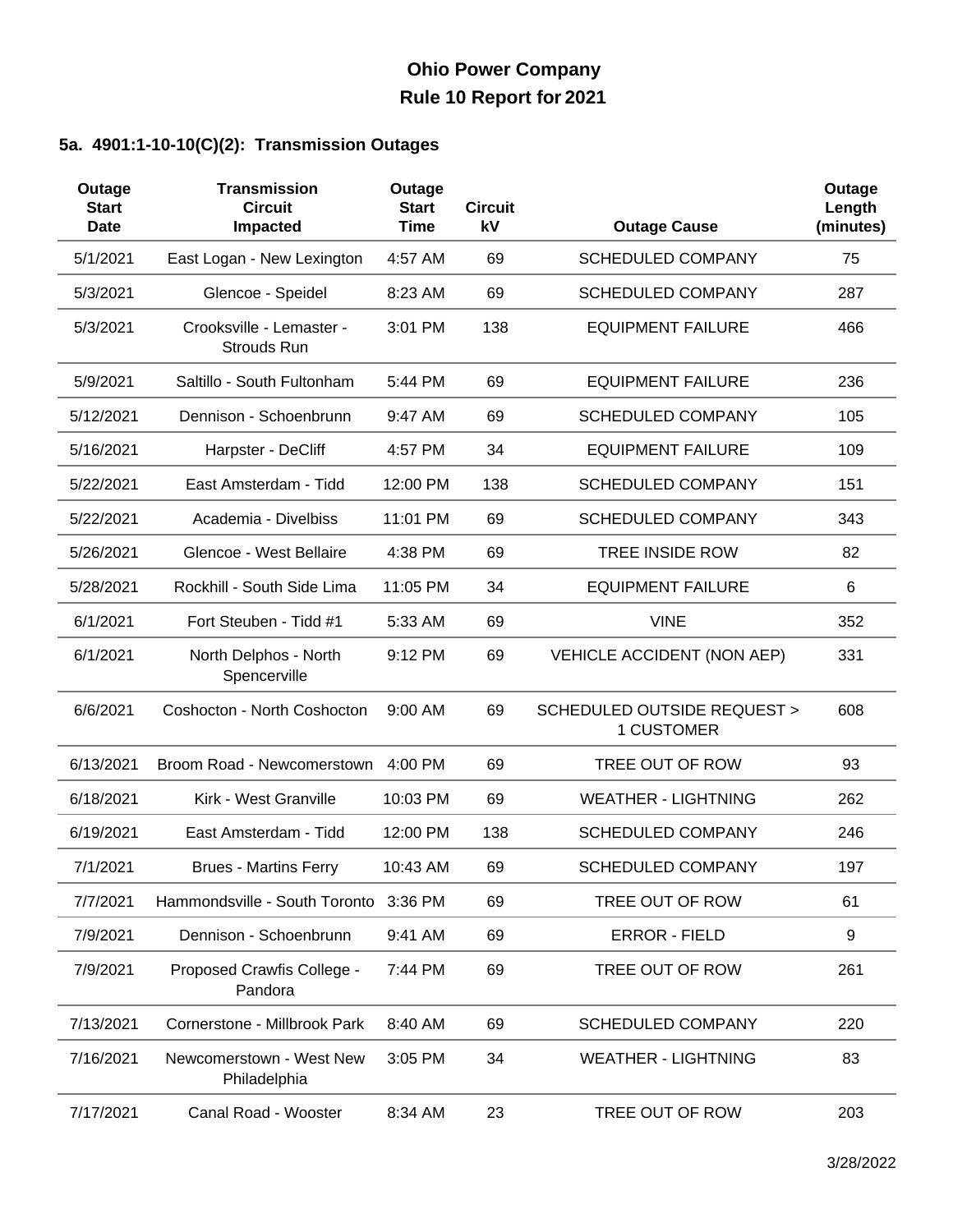### **5a. 4901:1-10-10(C)(2): Transmission Outages**

| Outage<br><b>Start</b><br><b>Date</b> | <b>Transmission</b><br><b>Circuit</b><br>Impacted | Outage<br><b>Start</b><br><b>Time</b> | <b>Circuit</b><br>kV | <b>Outage Cause</b>               | Outage<br>Length<br>(minutes) |
|---------------------------------------|---------------------------------------------------|---------------------------------------|----------------------|-----------------------------------|-------------------------------|
| 7/31/2021                             | Somerset - Zion                                   | 7:30 AM                               | 69                   | <b>SCHEDULED COMPANY</b>          | 194                           |
| 8/4/2021                              | Canal Road - East Union                           | 10:26 AM                              | 69                   | <b>VEHICLE ACCIDENT (NON AEP)</b> | 506                           |
| 8/7/2021                              | North Baltimore - Portage                         | 11:59 PM                              | 34                   | <b>SCHEDULED COMPANY</b>          | 416                           |
| 8/9/2021                              | Glencoe - West Bellaire                           | 5:59 PM                               | 69                   | <b>EQUIPMENT FAILURE</b>          | 235                           |
| 8/10/2021                             | <b>Brues - Martins Ferry</b>                      | 2:08 PM                               | 69                   | <b>WEATHER - LIGHTNING</b>        | 147                           |
| 8/10/2021                             | Moundsville - West Bellaire                       | 2:09 PM                               | 69                   | <b>WEATHER - LIGHTNING</b>        | 113                           |
| 8/11/2021                             | Ross - Vigo                                       | 8:05 AM                               | 69                   | <b>SCHEDULED COMPANY</b>          | 220                           |
| 8/11/2021                             | 1085: Killbuck - South<br>Millersburg             | 5:30 PM                               | 34                   | TREE OUT OF ROW                   | 445                           |
| 8/12/2021                             | Lazelle - Sawmill                                 | 12:16 PM                              | 69                   | <b>EQUIPMENT FAILURE</b>          | 119                           |
| 8/12/2021                             | Newcomerstown - West New<br>Philadelphia          | 8:52 PM                               | 34                   | TREE OUT OF ROW                   | 967                           |
| 8/13/2021                             | <b>Glenmont - Killbuck</b>                        | 7:27 AM                               | 34                   | TREE OUT OF ROW                   | 997                           |
| 8/14/2021                             | Bane - Hammondsville                              | 1:34 AM                               | 69                   | TREE OUT OF ROW                   | 120                           |
| 8/16/2021                             | Sardinia - Wildcat                                | 7:28 AM                               | 138                  | TREE OUT OF ROW                   | 142                           |
| 8/16/2021                             | North Baltimore - Portage                         | 9:09 PM                               | 34                   | <b>ANIMAL - BIRD</b>              | 271                           |
| 8/19/2021                             | Ross - Vigo                                       | 8:00 AM                               | 69                   | <b>SCHEDULED COMPANY</b>          | 324                           |
| 8/20/2021                             | Ross - Vigo                                       | 8:00 AM                               | 69                   | <b>SCHEDULED COMPANY</b>          | 468                           |
| 8/23/2021                             | Ross - Vigo                                       | 11:31 AM                              | 69                   | <b>SCHEDULED COMPANY</b>          | 319                           |
| 8/24/2021                             | Ross - Vigo                                       | 7:57 AM                               | 69                   | <b>SCHEDULED COMPANY</b>          | 479                           |
| 8/25/2021                             | Howard - Willard                                  | 12:03 PM                              | 69                   | <b>EQUIPMENT FAILURE</b>          | 421                           |
| 8/25/2021                             | North Willard - Willard                           | 1:13 PM                               | 69                   | <b>EQUIPMENT FAILURE</b>          | 515                           |
| 9/5/2021                              | Rockhill - South Side Lima                        | 3:35 AM                               | 34                   | <b>EQUIPMENT FAILURE</b>          | 60                            |
| 9/7/2021                              | Kirk - West Granville                             | 1:20 PM                               | 69                   | <b>EQUIPMENT FAILURE</b>          | 370                           |
| 9/14/2021                             | Moundsville - West Bellaire                       | 2:12 PM                               | 69                   | <b>EQUIPMENT FAILURE</b>          | 109                           |
| 9/16/2021                             | Harpster - DeCliff                                | 11:56 AM                              | 34                   | <b>EQUIPMENT FAILURE</b>          | 27                            |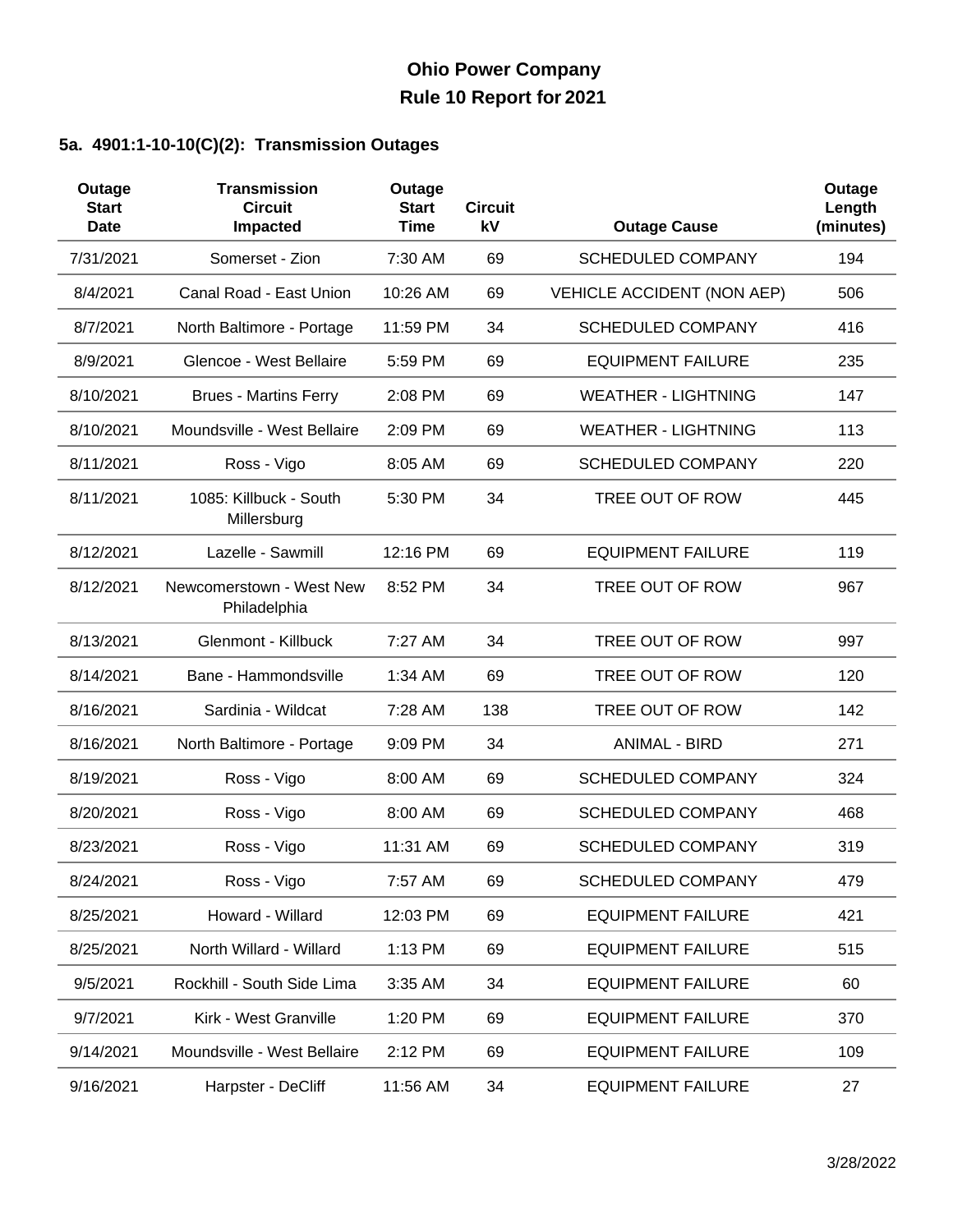#### **5a. 4901:1-10-10(C)(2): Transmission Outages**

| Outage<br><b>Start</b><br><b>Date</b> | <b>Transmission</b><br><b>Circuit</b><br>Impacted               | Outage<br><b>Start</b><br>Time | <b>Circuit</b><br>kV | <b>Outage Cause</b>               | Outage<br>Length<br>(minutes) |
|---------------------------------------|-----------------------------------------------------------------|--------------------------------|----------------------|-----------------------------------|-------------------------------|
| 9/24/2021                             | Kaiser Junction Sw. - Newark - 10:54 PM<br><b>Newark Center</b> |                                | 69                   | TREE OUT OF ROW                   | 130                           |
| 9/30/2021                             | South Cadiz - Sparrow Switch                                    | 3:51 PM                        | 69                   | <b>EQUIPMENT FAILURE</b>          | $\overline{7}$                |
| 10/2/2021                             | Heppner - Vigo                                                  | 7:00 AM                        | 69                   | <b>SCHEDULED COMPANY</b>          | 286                           |
| 10/16/2021                            | East Cambridge - West<br>Cambridge                              | 4:02 AM                        | 69                   | TREE OUT OF ROW                   | 436                           |
| 10/23/2021                            | Adena - Biers Run                                               | 6:50 AM                        | 69                   | <b>SCHEDULED COMPANY</b>          | 552                           |
| 10/24/2021                            | South Cadiz - Sparrow Switch                                    | 11:54 AM                       | 69                   | <b>SCHEDULED COMPANY</b>          | 336                           |
| 10/24/2021                            | Dillonvale - Robyville - South<br>Cadiz                         | 6:21 PM                        | 69                   | <b>EQUIPMENT FAILURE</b>          | 78                            |
| 10/30/2021                            | <b>Highland Terrace Station</b><br>(5171)                       | 9:00 AM                        | 69                   | <b>SCHEDULED COMPANY</b>          | 201                           |
| 11/11/2021                            | Haviland - Payne                                                | 9:27 AM                        | 69                   | <b>EQUIPMENT FAILURE</b>          | 290                           |
| 11/12/2021                            | Bannock Road - Flushing                                         | 12:57 AM                       | 69                   | <b>WEATHER - UNKNOWN</b>          | 10                            |
| 11/14/2021                            | Astor - East Broad Street                                       | 12:31 PM                       | 138                  | TREE OUT OF ROW                   | 121                           |
| 11/19/2021                            | Mill Creek - Williamstown                                       | 2:24 PM                        | 23                   | <b>EQUIPMENT FAILURE</b>          | 168                           |
| 11/21/2021                            | Moundsville - West Bellaire                                     | 6:10 AM                        | 69                   | <b>SCHEDULED COMPANY</b>          | 107                           |
| 11/25/2021                            | Center Street - Hanging Rock                                    | 9:35 AM                        | 69                   | <b>WEATHER - LIGHTNING</b>        | 81                            |
| 11/27/2021                            | New Liberty Station (2108)                                      | 4:01 AM                        | 138                  | <b>SCHEDULED COMPANY</b>          | 12                            |
| 12/12/2021                            | Findlay Center - South Findlay                                  | 1:02 PM                        | 34                   | <b>WEATHER - UNKNOWN</b>          | 186                           |
| 12/16/2021                            | Findlay Center - South Findlay                                  | 3:01 PM                        | 34                   | <b>VEHICLE ACCIDENT (NON AEP)</b> | 138                           |
| 12/21/2021                            | Ohio City - West Van Wert                                       | 11:47 AM                       | 34                   | <b>EQUIPMENT FAILURE</b>          | 308                           |

**Notes:** Excludes Major Event Outages. Transmission outages reported in this table are from the Distribution Reporting System. This data reflects distribution customers affected by Transmission Outages. Transmission outages reported in Rule 27 (C) are from the Transmission Outage Reporting System. That system is based on Transmission circuits and does not reflect Distribution circuits. As such, the Distribution Outage Reporting System does reflect Transmission circuit information. Therefore data variances will exist between data shown in this table and that of Table 6c and in that of Rule 27(C). Many of these "transmission caused" outages (especially the scheduled ones) are not full distribution circuit outages resulting from loss of source, but partial distribution circuit interruptions because of nearby transmission facilities.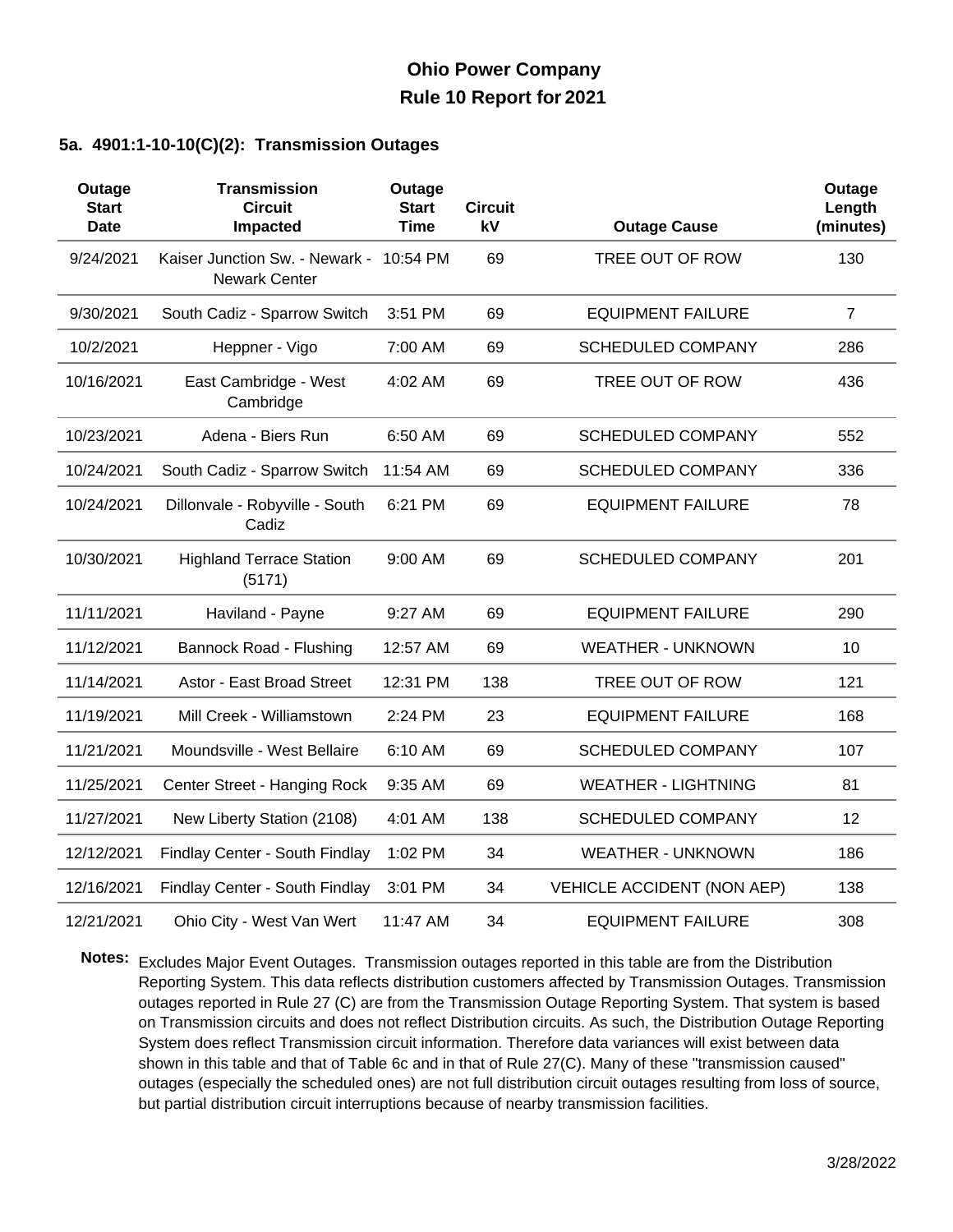| Outage<br><b>Start</b><br><b>Date</b> | CI<br>per<br>Outage | <b>CMI</b><br>per<br>Outage | # of<br>Impacted<br><b>Circuits</b> | IDs for<br>Impacted<br><b>Circuits</b> | $CI$<br>per<br><b>Circuit</b> | <b>CMI</b><br>per<br><b>Circuit</b> |
|---------------------------------------|---------------------|-----------------------------|-------------------------------------|----------------------------------------|-------------------------------|-------------------------------------|
| 1/1/2021                              | 2,099               | 414,653                     | 6                                   | 7207801                                | 689                           | 104,039                             |
| 1/1/2021                              | 2,099               | 414,653                     | 6                                   | 7207802                                | 154                           | 23,254                              |
| 1/1/2021                              | 2,099               | 414,653                     | 6                                   | 7209501                                | 587                           | 136,835                             |
| 1/1/2021                              | 2,099               | 414,653                     | 6                                   | 7209502                                | 469                           | 105,525                             |
| 1/1/2021                              | 2,099               | 414,653                     | 6                                   | 7209901                                | 199                           | 44,775                              |
| 1/1/2021                              | 2,099               | 414,653                     | 6                                   | 7209902                                | 1                             | 225                                 |
| 1/6/2021                              | 220                 | 15,840                      | 1                                   | 7223002                                | 220                           | 15,840                              |
| 1/14/2021                             | 1                   | 37                          | 1                                   | 7201705                                | 1                             | 37                                  |
| 1/14/2021                             | 566                 | 7,924                       | 1                                   | 7119804                                | 566                           | 7,924                               |
| 1/21/2021                             | 5,251               | 547,693                     | 5                                   | 7204301                                | 1,691                         | 86,241                              |
| 1/21/2021                             | 5,251               | 547,693                     | $\mathbf 5$                         | 7204302                                | 1,264                         | 64,464                              |
| 1/21/2021                             | 5,251               | 547,693                     | 5                                   | 7204303                                | 620                           | 31,620                              |
| 1/21/2021                             | 5,251               | 547,693                     | $\mathbf 5$                         | 7211801                                | 945                           | 206,010                             |
| 1/21/2021                             | 5,251               | 547,693                     | $\mathbf 5$                         | 7211802                                | 731                           | 159,358                             |
| 2/16/2021                             | 550                 | 902,669                     | 1                                   | 7411601                                | 550                           | 902,669                             |
| 2/18/2021                             | 746                 | 213,575                     | $\overline{2}$                      | 7411601                                | 547                           | 157,457                             |
| 2/18/2021                             | 746                 | 213,575                     | $\overline{c}$                      | 7411602                                | 199                           | 56,118                              |
| 2/24/2021                             | $\overline{c}$      | 844                         | 1                                   | 0017901                                | $\overline{2}$                | 844                                 |
| 2/25/2021                             | $\overline{c}$      | 962                         | 1                                   | 0017901                                | $\overline{2}$                | 962                                 |
| 2/28/2021                             | 5,744               | 384,562                     | 4                                   | 0014203                                | 40                            | 2,560                               |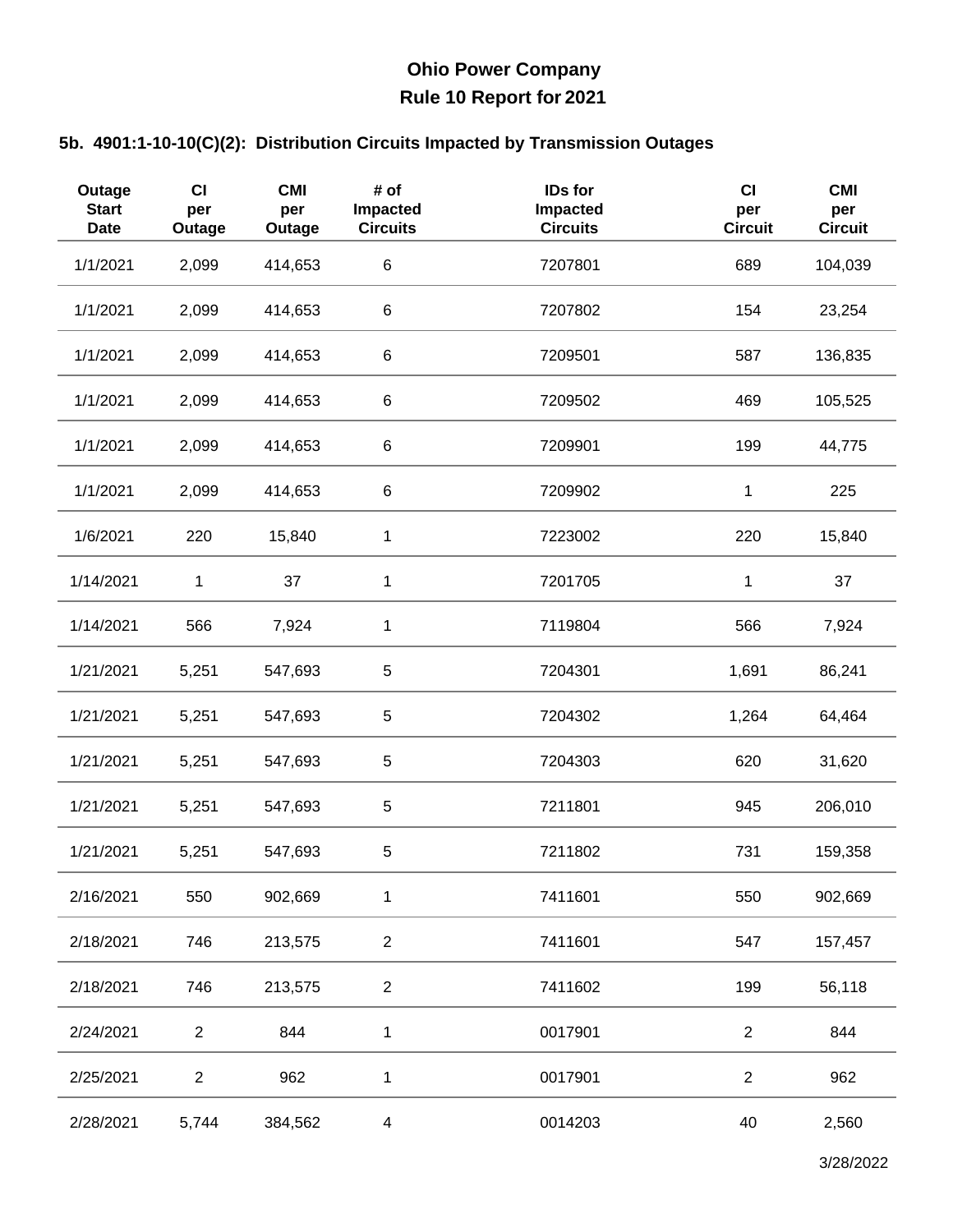| Outage<br><b>Start</b><br><b>Date</b> | <b>CI</b><br>per<br>Outage | <b>CMI</b><br>per<br>Outage | # of<br>Impacted<br><b>Circuits</b> | IDs for<br>Impacted<br><b>Circuits</b> | $CI$<br>per<br><b>Circuit</b> | <b>CMI</b><br>per<br><b>Circuit</b> |
|---------------------------------------|----------------------------|-----------------------------|-------------------------------------|----------------------------------------|-------------------------------|-------------------------------------|
| 2/28/2021                             | 5,744                      | 384,562                     | $\overline{\mathbf{4}}$             | 0014501                                | 1,734                         | 102,412                             |
| 2/28/2021                             | 5,744                      | 384,562                     | 4                                   | 0014502                                | 1,652                         | 97,468                              |
| 2/28/2021                             | 5,744                      | 384,562                     | $\overline{\mathbf{4}}$             | 0014503                                | 2,318                         | 182,122                             |
| 3/6/2021                              | 2,326                      | 173,248                     | $\overline{c}$                      | 7401203                                | 1,124                         | 84,300                              |
| 3/6/2021                              | 2,326                      | 173,248                     | $\overline{2}$                      | 7401204                                | 1,202                         | 88,948                              |
| 3/22/2021                             | 1,635                      | 347,165                     | $\overline{c}$                      | 7201301                                | 1,030                         | 301,790                             |
| 3/23/2021                             | 1,635                      | 347,165                     | $\overline{2}$                      | 7201303                                | 605                           | 45,375                              |
| 3/23/2021                             | 3                          | 630                         | 1                                   | 7113101                                | 3                             | 630                                 |
| 3/24/2021                             | 1                          | 120                         | 1                                   | 7100702                                | $\mathbf{1}$                  | 120                                 |
| 4/1/2021                              | 4,061                      | 751,285                     | $\overline{\mathbf{4}}$             | 7410701                                | 1,661                         | 307,285                             |
| 4/1/2021                              | 4,061                      | 751,285                     | $\overline{\mathbf{4}}$             | 7410702                                | 717                           | 132,645                             |
| 4/1/2021                              | 4,061                      | 751,285                     | $\overline{\mathcal{A}}$            | 7427101                                | 805                           | 148,925                             |
| 4/1/2021                              | 4,061                      | 751,285                     | 4                                   | 7427102                                | 878                           | 162,430                             |
| 4/9/2021                              | 1,394                      | 76,670                      | 1                                   | 7121801                                | 1,394                         | 76,670                              |
| 4/9/2021                              | 1,611                      | 144,990                     | $\sqrt{2}$                          | 7212001                                | 605                           | 54,450                              |
| 4/9/2021                              | 1,611                      | 144,990                     | $\overline{2}$                      | 7212002                                | 1,006                         | 90,540                              |
| 4/12/2021                             | 52                         | 8,372                       | 1                                   | 7215401                                | 52                            | 8,372                               |
| 4/15/2021                             | 1,460                      | 142,710                     | $\overline{c}$                      | 0000801                                | 545                           | 53,955                              |
| 4/15/2021                             | 1,460                      | 142,710                     | $\overline{c}$                      | 0000802                                | 915                           | 88,755                              |
| 4/19/2021                             | 4                          | 1,100                       | 1                                   | 7361903                                | 4                             | 1,100                               |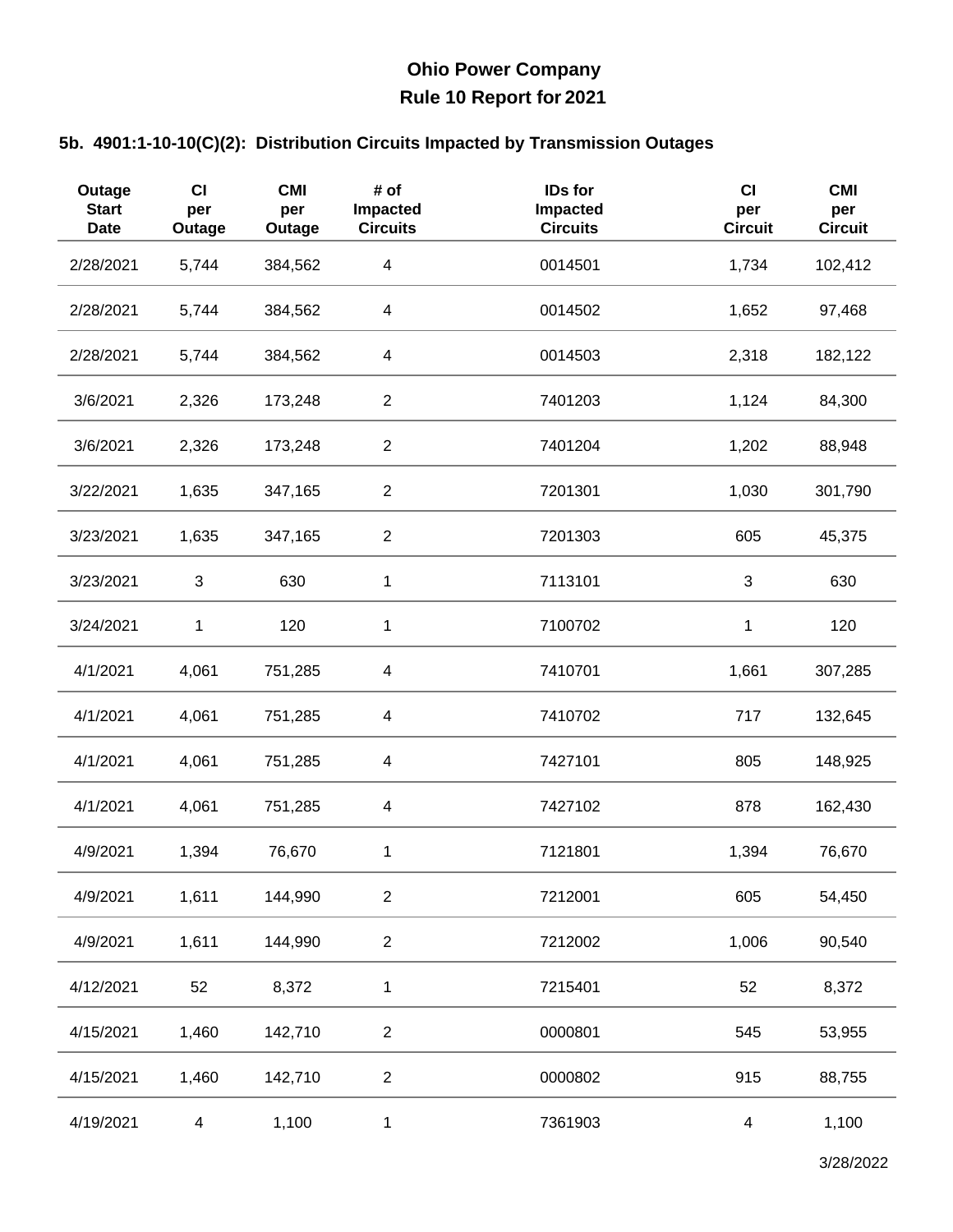| Outage<br><b>Start</b><br><b>Date</b> | <b>CI</b><br>per<br>Outage | <b>CMI</b><br>per<br>Outage | # of<br>Impacted<br><b>Circuits</b> | IDs for<br>Impacted<br><b>Circuits</b> | CI<br>per<br><b>Circuit</b> | <b>CMI</b><br>per<br><b>Circuit</b> |
|---------------------------------------|----------------------------|-----------------------------|-------------------------------------|----------------------------------------|-----------------------------|-------------------------------------|
| 4/21/2021                             | 57                         | 39,957                      | 1                                   | 0002001                                | 57                          | 39,957                              |
| 4/21/2021                             | 8,645                      | 3,334,178                   | $\mathbf 5$                         | 0001931                                | 673                         | 368,313                             |
| 4/21/2021                             | 8,645                      | 3,334,178                   | 5                                   | 0001932                                | 4,186                       | 2,030,670                           |
| 4/21/2021                             | 8,645                      | 3,334,178                   | 5                                   | 0001933                                | 775                         | 194,525                             |
| 4/21/2021                             | 8,645                      | 3,334,178                   | $\mathbf 5$                         | 0001934                                | 2,993                       | 736,278                             |
| 4/21/2021                             | 8,645                      | 3,334,178                   | $\mathbf 5$                         | 0024006                                | 18                          | 4,392                               |
| 4/29/2021                             | 5,060                      | 1,391,412                   | 6                                   | 7402101                                | 1,238                       | 474,154                             |
| 4/29/2021                             | 5,060                      | 1,391,412                   | 6                                   | 7402102                                | $\mathbf{2}$                | 760                                 |
| 4/29/2021                             | 5,060                      | 1,391,412                   | 6                                   | 7402103                                | 688                         | 263,504                             |
| 4/29/2021                             | 5,060                      | 1,391,412                   | 6                                   | 7403801                                | 1,004                       | 234,936                             |
| 4/29/2021                             | 5,060                      | 1,391,412                   | 6                                   | 7403802                                | 270                         | 63,180                              |
| 4/29/2021                             | 5,060                      | 1,391,412                   | 6                                   | 7408501                                | 1,858                       | 354,878                             |
| 4/30/2021                             | 1,461                      | 162,148                     | $\overline{c}$                      | 0000801                                | 545                         | 63,220                              |
| 4/30/2021                             | 1,461                      | 162,148                     | $\overline{2}$                      | 0000802                                | 916                         | 98,928                              |
| 5/1/2021                              | 2,314                      | 170,193                     | $\overline{2}$                      | 7401203                                | 1,119                       | 80,568                              |
| 5/1/2021                              | 2,314                      | 170,193                     | $\overline{c}$                      | 7401204                                | 1,195                       | 89,625                              |
| 5/3/2021                              | 16                         | 4,592                       | 1                                   | 7361902                                | 16                          | 4,592                               |
| 5/3/2021                              | 85                         | 38,736                      | 1                                   | 0023003                                | 85                          | 38,736                              |
| 5/10/2021                             | 6,263                      | 991,080                     | 6                                   | 7207201                                | 1,050                       | 247,800                             |
| 5/10/2021                             | 6,263                      | 991,080                     | 6                                   | 7207202                                | 1,151                       | 271,636                             |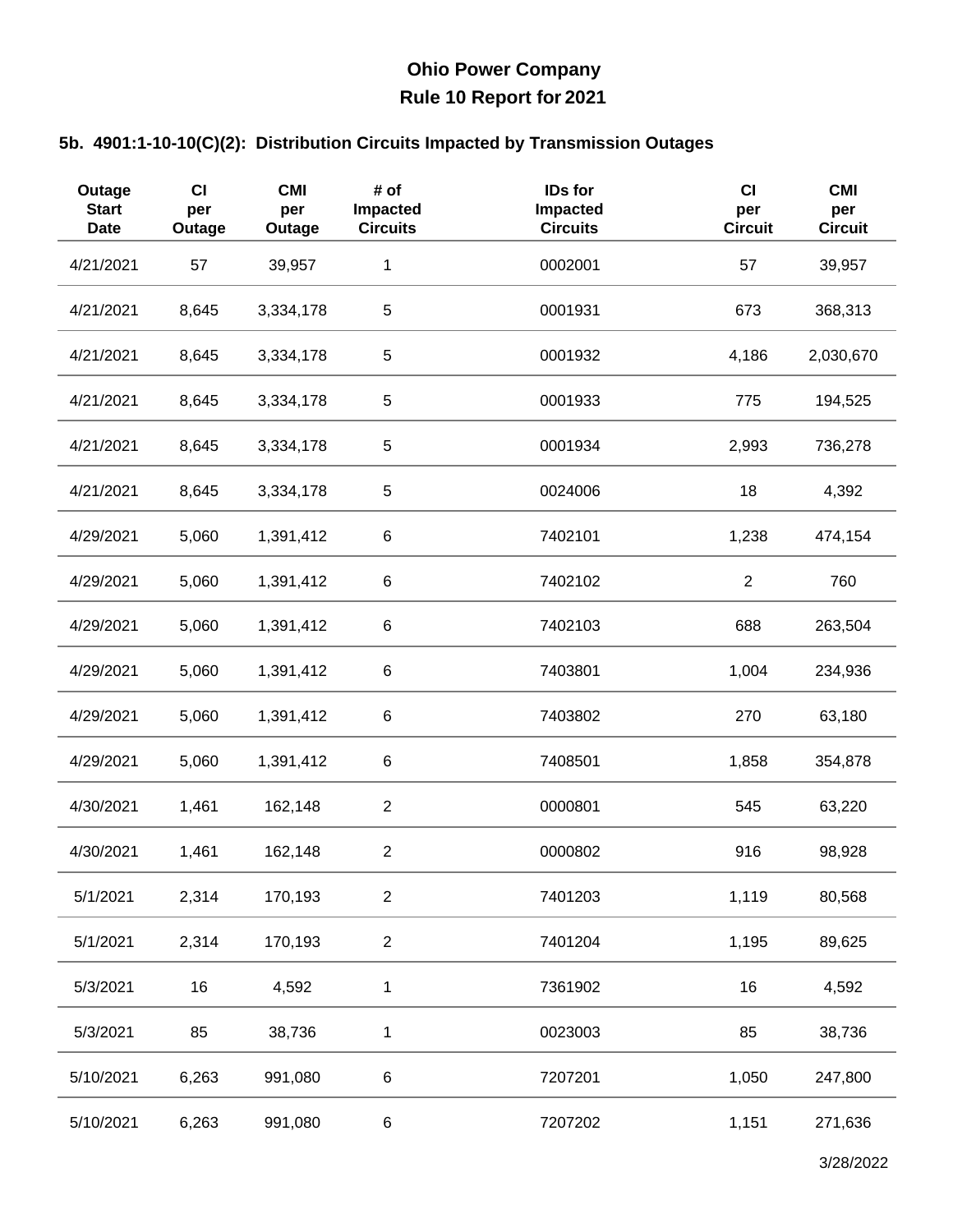| Outage<br><b>Start</b><br><b>Date</b> | CI<br>per<br>Outage | <b>CMI</b><br>per<br>Outage | # of<br>Impacted<br><b>Circuits</b> | IDs for<br>Impacted<br><b>Circuits</b> | CI<br>per<br><b>Circuit</b> | <b>CMI</b><br>per<br><b>Circuit</b> |
|---------------------------------------|---------------------|-----------------------------|-------------------------------------|----------------------------------------|-----------------------------|-------------------------------------|
| 5/9/2021                              | 6,263               | 991,080                     | $\,6$                               | 7212001                                | 1,216                       | 159,296                             |
| 5/9/2021                              | 6,263               | 991,080                     | 6                                   | 7212002                                | 2,008                       | 246,984                             |
| 5/10/2021                             | 6,263               | 991,080                     | 6                                   | 7223001                                | 620                         | 48,360                              |
| 5/10/2021                             | 6,263               | 991,080                     | 6                                   | 7223002                                | 218                         | 17,004                              |
| 5/12/2021                             | $\bf 8$             | 840                         | $\mathbf{1}$                        | 7104105                                | $\, 8$                      | 840                                 |
| 5/16/2021                             | 1,159               | 126,331                     | $\overline{c}$                      | 7202701                                | 387                         | 42,183                              |
| 5/16/2021                             | 1,159               | 126,331                     | $\overline{2}$                      | 7202702                                | 772                         | 84,148                              |
| 5/22/2021                             | 878                 | 130,822                     | $\overline{c}$                      | 7516801                                | 544                         | 81,056                              |
| 5/22/2021                             | 878                 | 130,822                     | $\overline{c}$                      | 7516802                                | 334                         | 49,766                              |
| 5/22/2021                             | 1,935               | 661,612                     | $\sqrt{3}$                          | 7402101                                | 1,242                       | 426,006                             |
| 5/22/2021                             | 1,935               | 661,612                     | 3                                   | 7402102                                | $\mathbf{2}$                | 666                                 |
| 5/22/2021                             | 1,935               | 661,612                     | 3                                   | 7402103                                | 691                         | 234,940                             |
| 5/26/2021                             | 1                   | 82                          | 1                                   | 7337602                                | $\mathbf{1}$                | 82                                  |
| 5/28/2021                             | 737                 | 4,422                       | 1                                   | 7206102                                | 737                         | 4,422                               |
| 6/1/2021                              | 1,338               | 470,976                     | $\overline{2}$                      | 7517801                                | 587                         | 206,624                             |
| 6/1/2021                              | 1,338               | 470,976                     | $\overline{c}$                      | 7517802                                | 751                         | 264,352                             |
| 6/1/2021                              | 543                 | 63,321                      | 1                                   | 7231401                                | 543                         | 63,321                              |
| 6/6/2021                              | $\mathbf{1}$        | 608                         | 1                                   | 7109003                                | 1                           | 608                                 |
| 6/13/2021                             | 398                 | 37,014                      | 1                                   | 7405601                                | 398                         | 37,014                              |
| 6/18/2021                             | 6,667               | 1,023,674                   | $\overline{4}$                      | 7413801                                | 1,900                       | 497,800                             |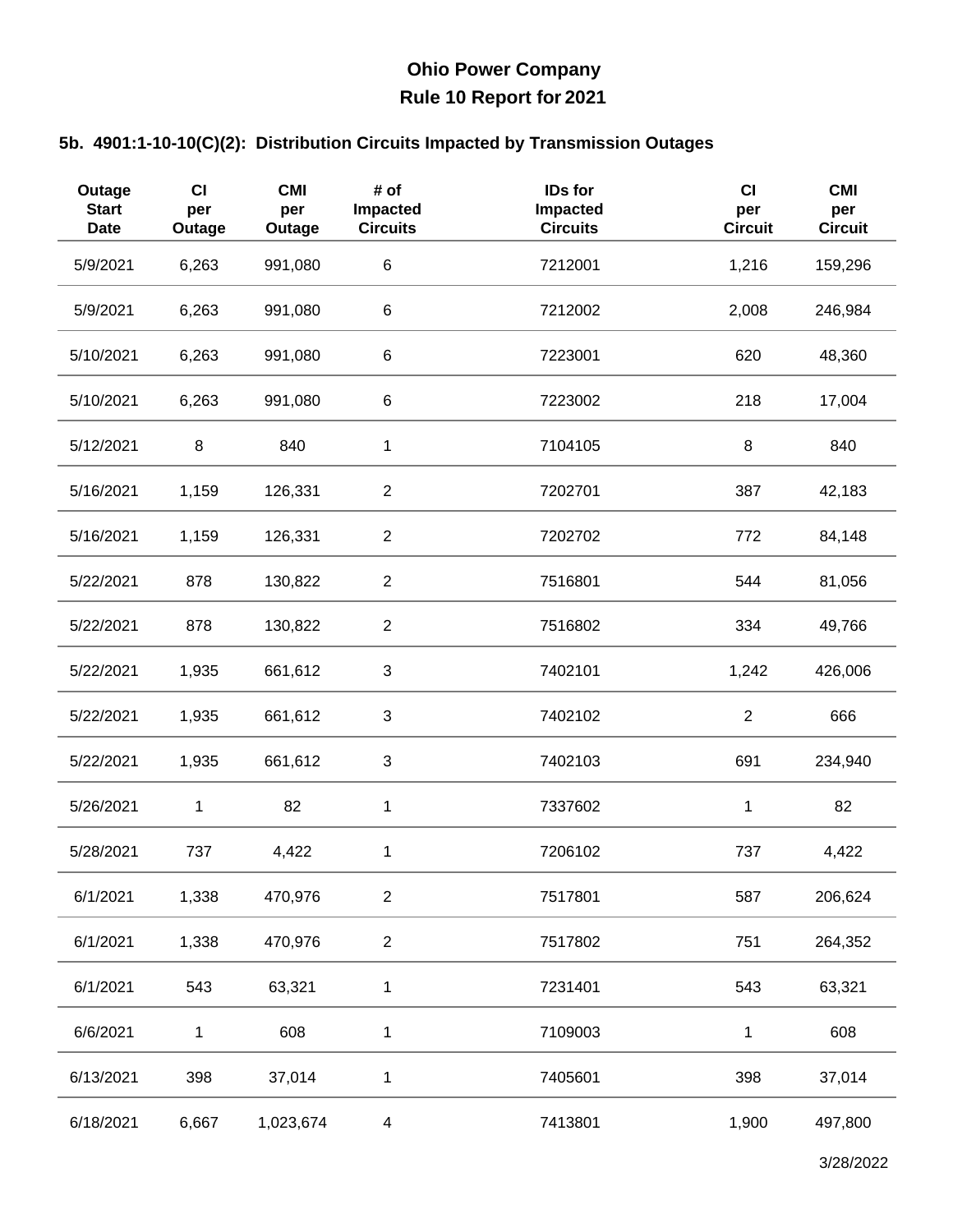| Outage<br><b>Start</b><br><b>Date</b> | CI<br>per<br>Outage | <b>CMI</b><br>per<br>Outage | # of<br>Impacted<br><b>Circuits</b> | IDs for<br>Impacted<br><b>Circuits</b> | $CI$<br>per<br><b>Circuit</b> | <b>CMI</b><br>per<br><b>Circuit</b> |
|---------------------------------------|---------------------|-----------------------------|-------------------------------------|----------------------------------------|-------------------------------|-------------------------------------|
| 6/18/2021                             | 6,667               | 1,023,674                   | $\overline{\mathbf{4}}$             | 7413802                                | 3,786                         | 405,102                             |
| 6/18/2021                             | 6,667               | 1,023,674                   | $\overline{\mathbf{4}}$             | 7413803                                | 903                           | 100,336                             |
| 6/18/2021                             | 6,667               | 1,023,674                   | $\overline{\mathbf{4}}$             | 7414001                                | 78                            | 20,436                              |
| 6/19/2021                             | 1,429               | 214,474                     | $\overline{2}$                      | 7516801                                | 543                           | 129,234                             |
| 6/19/2021                             | 1,429               | 214,474                     | $\overline{2}$                      | 7516802                                | 886                           | 85,240                              |
| 7/1/2021                              | 1                   | 197                         | 1                                   | 7502002                                | 1                             | 197                                 |
| 7/7/2021                              | 343                 | 20,923                      | $\overline{2}$                      | 7503701                                | 42                            | 2,562                               |
| 7/7/2021                              | 343                 | 20,923                      | $\overline{c}$                      | 7503702                                | 301                           | 18,361                              |
| 7/9/2021                              | 558                 | 5,022                       | 1                                   | 7104106                                | 558                           | 5,022                               |
| 7/9/2021                              | 1,246               | 325,206                     | $\mathbf 1$                         | 7517001                                | 1,246                         | 325,206                             |
| 7/13/2021                             | 15                  | 3,294                       | $\overline{c}$                      | 7440203                                | 12                            | 2,640                               |
| 7/13/2021                             | 15                  | 3,294                       | $\overline{2}$                      | 7440204                                | $\mathfrak{S}$                | 654                                 |
| 7/16/2021                             | 181                 | 15,023                      | 3                                   | 7105401                                | 140                           | 11,620                              |
| 7/16/2021                             | 181                 | 15,023                      | 3                                   | 7105402                                | 39                            | 3,237                               |
| 7/16/2021                             | 181                 | 15,023                      | $\sqrt{3}$                          | 7111101                                | $\overline{2}$                | 166                                 |
| 7/17/2021                             | 10                  | 1,806                       | 1                                   | 7111001                                | 10                            | 1,806                               |
| 7/31/2021                             | 131                 | 25,414                      | $\mathbf{1}$                        | 7404501                                | 131                           | 25,414                              |
| 8/4/2021                              | 1,734               | 409,895                     | $\overline{c}$                      | 7111201                                | 947                           | 225,737                             |
| 8/4/2021                              | 1,734               | 409,895                     | $\boldsymbol{2}$                    | 7111202                                | 787                           | 184,158                             |
| 8/7/2021                              | 610                 | 253,760                     | 1                                   | 7216201                                | 610                           | 253,760                             |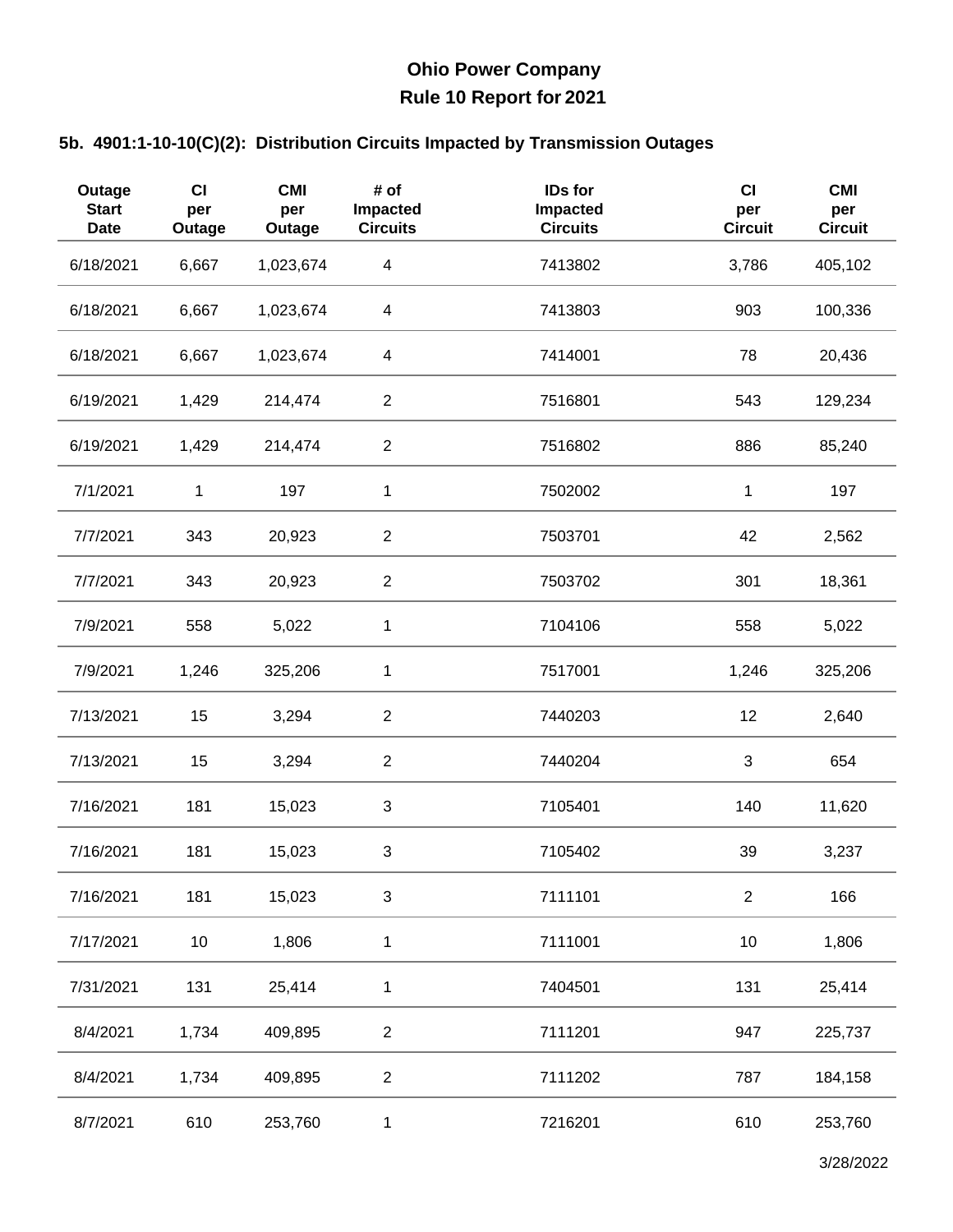| Outage<br><b>Start</b><br><b>Date</b> | CI<br>per<br>Outage | <b>CMI</b><br>per<br>Outage | # of<br>Impacted<br><b>Circuits</b> | IDs for<br>Impacted<br><b>Circuits</b> | $CI$<br>per<br><b>Circuit</b> | <b>CMI</b><br>per<br><b>Circuit</b> |
|---------------------------------------|---------------------|-----------------------------|-------------------------------------|----------------------------------------|-------------------------------|-------------------------------------|
| 8/9/2021                              | 1,353               | 309,285                     | 1                                   | 7500901                                | 1,353                         | 309,285                             |
| 8/10/2021                             | 978                 | 135,506                     | 1                                   | 7501001                                | 978                           | 135,506                             |
| 8/10/2021                             | 5,532               | 625,116                     | $\overline{7}$                      | 7502601                                | 1,508                         | 170,404                             |
| 8/10/2021                             | 5,532               | 625,116                     | $\overline{7}$                      | 7502602                                | 633                           | 71,529                              |
| 8/10/2021                             | 5,532               | 625,116                     | $\overline{7}$                      | 7511001                                | 222                           | 25,086                              |
| 8/10/2021                             | 5,532               | 625,116                     | $\overline{7}$                      | 7511004                                | 440                           | 49,720                              |
| 8/10/2021                             | 5,532               | 625,116                     | $\overline{7}$                      | 7511101                                | 1,223                         | 138,199                             |
| 8/10/2021                             | 5,532               | 625,116                     | $\overline{7}$                      | 7511102                                | 931                           | 105,203                             |
| 8/10/2021                             | 5,532               | 625,116                     | $\overline{7}$                      | 7511103                                | 575                           | 64,975                              |
| 8/11/2021                             | 77                  | 16,940                      | $\mathbf 1$                         | 0017902                                | 77                            | 16,940                              |
| 8/11/2021                             | 487                 | 216,715                     | 1                                   | 7123401                                | 487                           | 216,715                             |
| 8/12/2021                             | 144                 | 17,136                      | 1                                   | 0009801                                | 144                           | 17,136                              |
| 8/12/2021                             | 179                 | 173,093                     | $\overline{c}$                      | 7105401                                | 140                           | 135,380                             |
| 8/12/2021                             | 179                 | 173,093                     | $\overline{c}$                      | 7105402                                | 39                            | 37,713                              |
| 8/13/2021                             | 212                 | 211,364                     | 1                                   | 7104901                                | 212                           | 211,364                             |
| 8/14/2021                             | 816                 | 97,920                      | $\overline{2}$                      | 7336501                                | 62                            | 7,440                               |
| 8/14/2021                             | 816                 | 97,920                      | $\overline{2}$                      | 7336502                                | 754                           | 90,480                              |
| 8/16/2021                             | 1,295               | 160,256                     | $\overline{c}$                      | 0015501                                | 386                           | 54,812                              |
| 8/16/2021                             | 1,295               | 160,256                     | $\overline{2}$                      | 0015502                                | 909                           | 105,444                             |
| 8/16/2021                             | 610                 | 165,310                     | 1                                   | 7216201                                | 610                           | 165,310                             |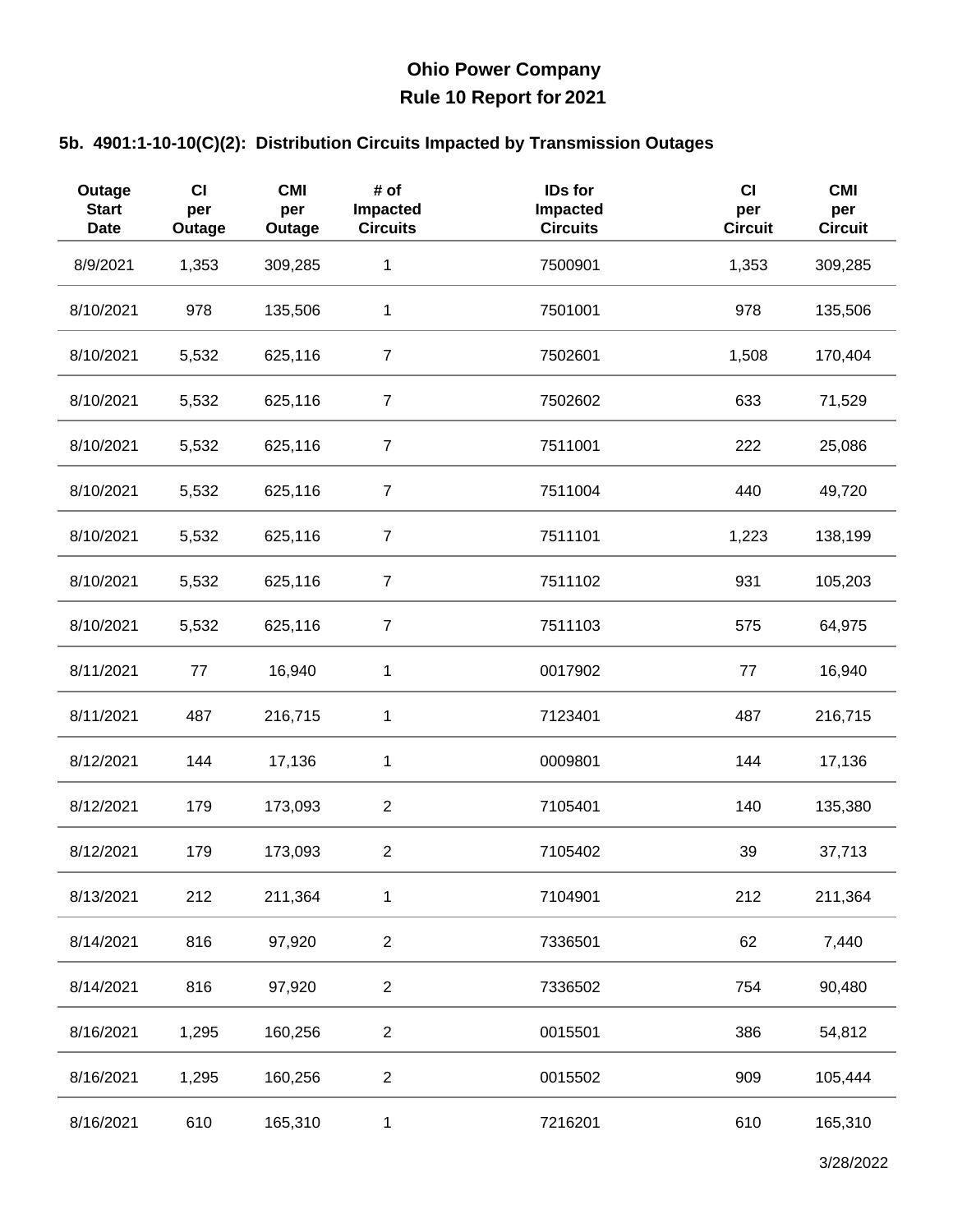| Outage<br><b>Start</b><br><b>Date</b> | <b>CI</b><br>per<br>Outage | <b>CMI</b><br>per<br>Outage | # of<br>Impacted<br><b>Circuits</b> | IDs for<br>Impacted<br><b>Circuits</b> | $CI$<br>per<br><b>Circuit</b> | <b>CMI</b><br>per<br><b>Circuit</b> |
|---------------------------------------|----------------------------|-----------------------------|-------------------------------------|----------------------------------------|-------------------------------|-------------------------------------|
| 8/19/2021                             | 77                         | 24,948                      | 1                                   | 0017902                                | 77                            | 24,948                              |
| 8/20/2021                             | 77                         | 36,036                      | 1                                   | 0017902                                | 77                            | 36,036                              |
| 8/23/2021                             | 77                         | 24,563                      | 1                                   | 0017902                                | 77                            | 24,563                              |
| 8/24/2021                             | 77                         | 36,883                      | 1                                   | 0017902                                | 77                            | 36,883                              |
| 8/25/2021                             | 537                        | 182,852                     | 1                                   | 7202301                                | 537                           | 182,852                             |
| 8/25/2021                             | 5,350                      | 2,520,747                   | 9                                   | 7205302                                | 517                           | 213,004                             |
| 8/25/2021                             | 5,350                      | 2,520,747                   | 9                                   | 7205303                                | 214                           | 88,168                              |
| 8/25/2021                             | 5,350                      | 2,520,747                   | 9                                   | 7228601                                | 1,070                         | 551,050                             |
| 8/25/2021                             | 5,350                      | 2,520,747                   | 9                                   | 7228602                                | 1,542                         | 794,130                             |
| 8/25/2021                             | 5,350                      | 2,520,747                   | $\boldsymbol{9}$                    | 7228603                                | 238                           | 122,570                             |
| 8/25/2021                             | 5,350                      | 2,520,747                   | 9                                   | 7231601                                | 1,156                         | 491,300                             |
| 8/25/2021                             | 5,350                      | 2,520,747                   | 9                                   | 7240401                                | 1                             | 425                                 |
| 8/25/2021                             | 5,350                      | 2,520,747                   | 9                                   | 7240402                                | 427                           | 181,475                             |
| 8/25/2021                             | 5,350                      | 2,520,747                   | 9                                   | 7240403                                | 185                           | 78,625                              |
| 9/5/2021                              | 225                        | 13,500                      | 1                                   | 7206102                                | 225                           | 13,500                              |
| 9/7/2021                              | 2,431                      | 812,548                     | $\overline{2}$                      | 7413801                                | 1,979                         | 645,308                             |
| 9/7/2021                              | 2,431                      | 812,548                     | $\overline{c}$                      | 7413803                                | 452                           | 167,240                             |
| 9/14/2021                             | 935                        | 101,915                     | 1                                   | 7511102                                | 935                           | 101,915                             |
| 9/16/2021                             | 1,158                      | 31,266                      | $\overline{c}$                      | 7202701                                | 386                           | 10,422                              |
| 9/16/2021                             | 1,158                      | 31,266                      | $\mathbf{2}$                        | 7202702                                | 772                           | 20,844                              |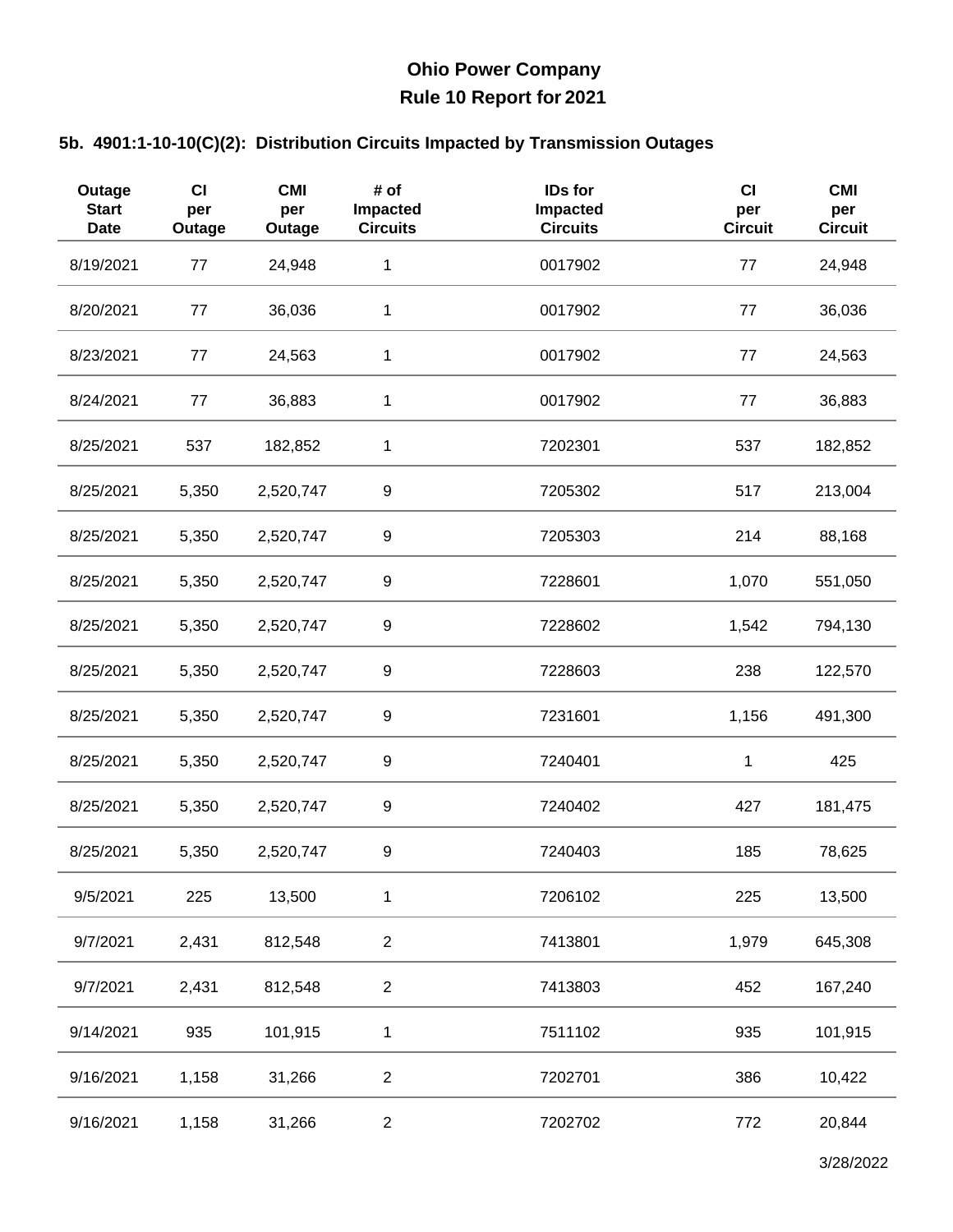| Outage<br><b>Start</b><br><b>Date</b> | CI<br>per<br>Outage | <b>CMI</b><br>per<br>Outage | # of<br>Impacted<br><b>Circuits</b> | <b>IDs for</b><br><b>Impacted</b><br><b>Circuits</b> | CI<br>per<br><b>Circuit</b> | <b>CMI</b><br>per<br><b>Circuit</b> |
|---------------------------------------|---------------------|-----------------------------|-------------------------------------|------------------------------------------------------|-----------------------------|-------------------------------------|
| 9/24/2021                             | 4,905               | 631,421                     | $\mathbf 5$                         | 7401604                                              | 62                          | 7,936                               |
| 9/24/2021                             | 4,905               | 631,421                     | 5                                   | 7418801                                              | 899                         | 115,971                             |
| 9/24/2021                             | 4,905               | 631,421                     | 5                                   | 7418802                                              | 877                         | 114,010                             |
| 9/24/2021                             | 4,905               | 631,421                     | $\mathbf 5$                         | 7418803                                              | 2,139                       | 273,792                             |
| 9/24/2021                             | 4,905               | 631,421                     | 5                                   | 7418804                                              | 928                         | 119,712                             |
| 9/30/2021                             | 1,959               | 13,713                      | $\overline{c}$                      | 7506901                                              | 915                         | 6,405                               |
| 9/30/2021                             | 1,959               | 13,713                      | $\overline{2}$                      | 7506902                                              | 1,044                       | 7,308                               |
| 10/2/2021                             | 2,463               | 701,142                     | $\boldsymbol{2}$                    | 0018701                                              | 1,371                       | 392,106                             |
| 10/2/2021                             | 2,463               | 701,142                     | $\sqrt{2}$                          | 0018702                                              | 1,092                       | 309,036                             |
| 10/16/2021                            | 754                 | 312,904                     | $\overline{2}$                      | 7408301                                              | 753                         | 312,488                             |
| 10/16/2021                            | 754                 | 312,904                     | $\sqrt{2}$                          | 7408302                                              | $\mathbf{1}$                | 416                                 |
| 10/23/2021                            | 1,511               | 833,270                     | $\overline{2}$                      | 0010901                                              | 802                         | 441,902                             |
| 10/23/2021                            | 1,511               | 833,270                     | $\overline{2}$                      | 0010902                                              | 709                         | 391,368                             |
| 10/24/2021                            | 1,013               | 276,957                     | $\overline{2}$                      | 7506901                                              | 919                         | 245,373                             |
| 10/24/2021                            | 1,013               | 276,957                     | $\sqrt{2}$                          | 7506902                                              | 94                          | 31,584                              |
| 10/24/2021                            | 998                 | 77,844                      | $\overline{2}$                      | 7500701                                              | 470                         | 36,660                              |
| 10/24/2021                            | 998                 | 77,844                      | $\overline{c}$                      | 7500702                                              | 528                         | 41,184                              |
| 10/30/2021                            | 991                 | 199,191                     | $\mathbf{1}$                        | 7517101                                              | 991                         | 199,191                             |
| 11/11/2021                            | 1,231               | 314,262                     | 4                                   | 7206801                                              | 234                         | 42,354                              |
| 11/11/2021                            | 1,231               | 314,262                     | 4                                   | 7206802                                              | 158                         | 28,598                              |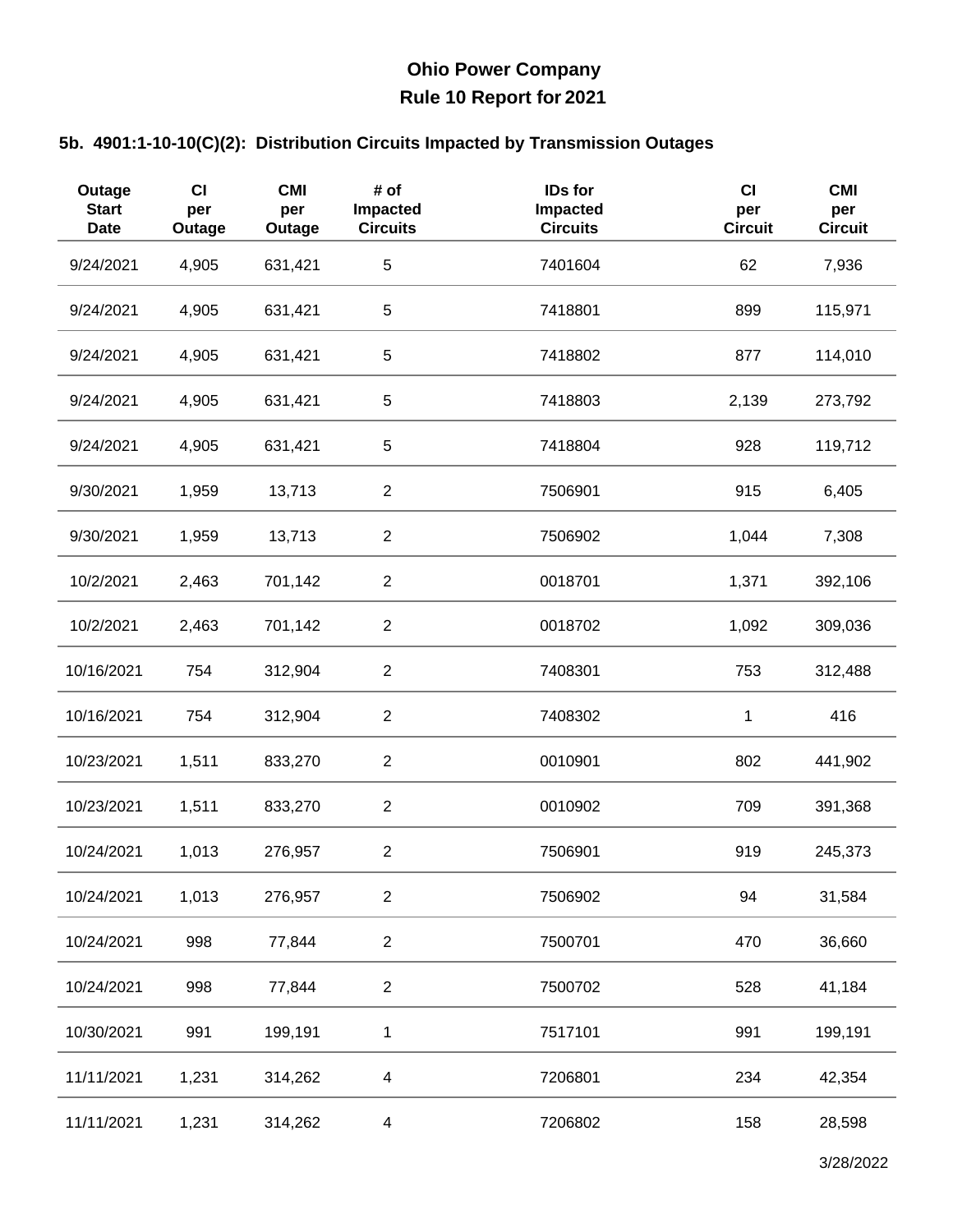| Outage<br><b>Start</b><br><b>Date</b> | CI<br>per<br>Outage | <b>CMI</b><br>per<br>Outage | # of<br>Impacted<br><b>Circuits</b> | IDs for<br>Impacted<br><b>Circuits</b> | C <sub>1</sub><br>per<br><b>Circuit</b> | <b>CMI</b><br>per<br><b>Circuit</b> |
|---------------------------------------|---------------------|-----------------------------|-------------------------------------|----------------------------------------|-----------------------------------------|-------------------------------------|
| 11/11/2021                            | 1,231               | 314,262                     | $\overline{\mathcal{A}}$            | 7207801                                | 683                                     | 198,070                             |
| 11/11/2021                            | 1,231               | 314,262                     | 4                                   | 7207802                                | 156                                     | 45,240                              |
| 11/12/2021                            | 2,087               | 20,870                      | 3                                   | 7503101                                | 663                                     | 6,630                               |
| 11/12/2021                            | 2,087               | 20,870                      | 3                                   | 7506701                                | 436                                     | 4,360                               |
| 11/12/2021                            | 2,087               | 20,870                      | $\ensuremath{\mathsf{3}}$           | 7517101                                | 988                                     | 9,880                               |
| 11/14/2021                            | 10,747              | 1,186,244                   | 13                                  | 0001407                                | $\overline{\mathbf{4}}$                 | 224                                 |
| 11/14/2021                            | 10,747              | 1,186,244                   | 13                                  | 0004601                                | 2,391                                   | 253,446                             |
| 11/14/2021                            | 10,747              | 1,186,244                   | 13                                  | 0004602                                | 1,356                                   | 147,804                             |
| 11/14/2021                            | 10,747              | 1,186,244                   | 13                                  | 0004603                                | 474                                     | 51,192                              |
| 11/14/2021                            | 10,747              | 1,186,244                   | 13                                  | 0004604                                | 1,718                                   | 185,544                             |
| 11/14/2021                            | 10,747              | 1,186,244                   | 13                                  | 0004605                                | 253                                     | 28,589                              |
| 11/14/2021                            | 10,747              | 1,186,244                   | 13                                  | 0004606                                | 1                                       | 113                                 |
| 11/14/2021                            | 10,747              | 1,186,244                   | 13                                  | 0004607                                | 600                                     | 63,000                              |
| 11/14/2021                            | 10,747              | 1,186,244                   | 13                                  | 0004609                                | 22                                      | 2,552                               |
| 11/14/2021                            | 10,747              | 1,186,244                   | 13                                  | 0004610                                | 1,601                                   | 177,711                             |
| 11/14/2021                            | 10,747              | 1,186,244                   | 13                                  | 0004611                                | 843                                     | 96,945                              |
| 11/14/2021                            | 10,747              | 1,186,244                   | 13                                  | 0004613                                | 88                                      | 10,208                              |
| 11/14/2021                            | 10,747              | 1,186,244                   | 13                                  | 0004614                                | 1,396                                   | 168,916                             |
| 11/19/2021                            | 368                 | 45,249                      | $\overline{c}$                      | 0030971                                | 140                                     | 17,145                              |
| 11/19/2021                            | 368                 | 45,249                      | $\overline{2}$                      | 0030972                                | 228                                     | 28,104                              |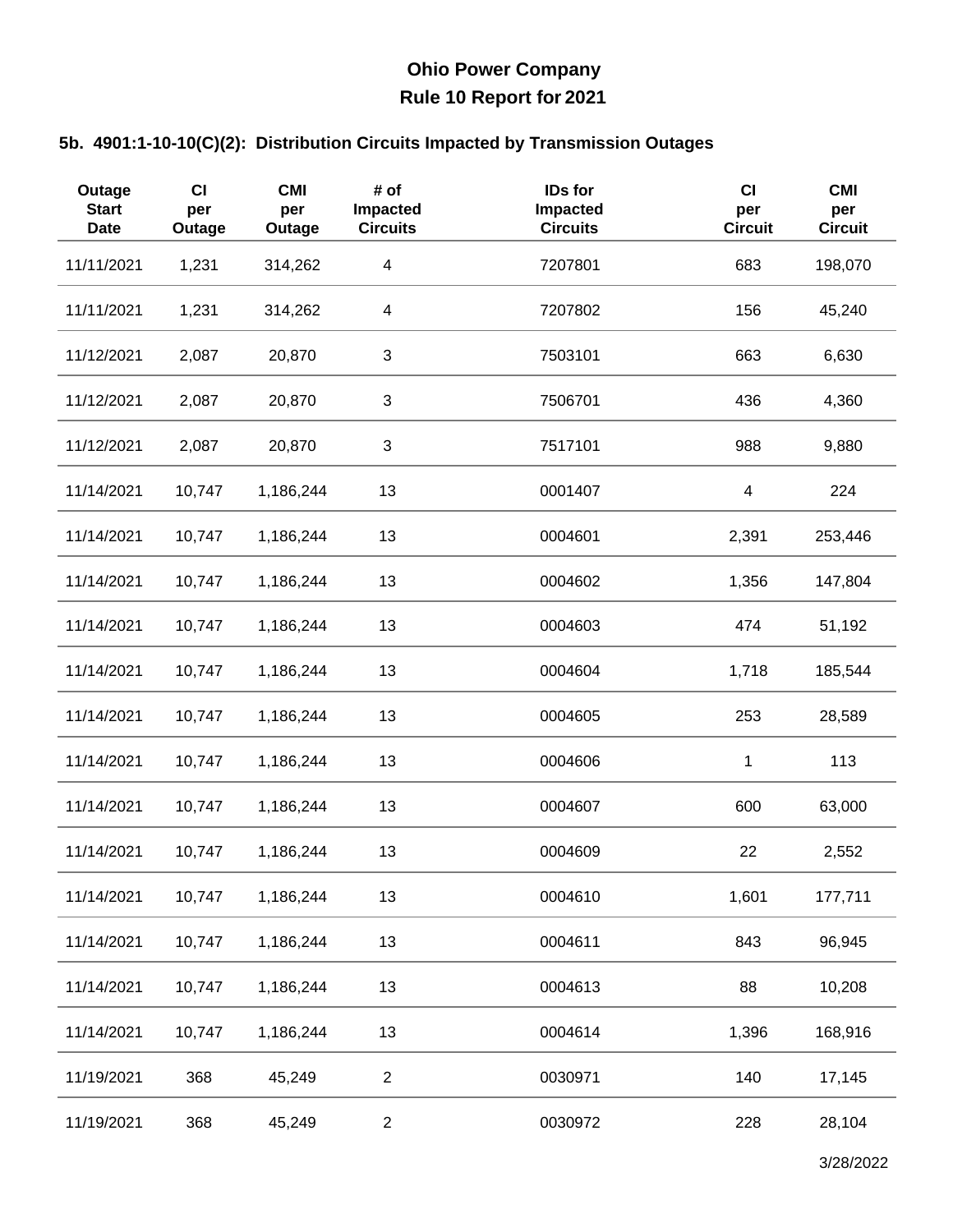| Outage<br><b>Start</b><br><b>Date</b> | <b>CI</b><br>per<br>Outage | <b>CMI</b><br>per<br>Outage | # of<br>Impacted<br><b>Circuits</b> | IDs for<br>Impacted<br><b>Circuits</b> | CI<br>per<br><b>Circuit</b> | <b>CMI</b><br>per<br><b>Circuit</b> |
|---------------------------------------|----------------------------|-----------------------------|-------------------------------------|----------------------------------------|-----------------------------|-------------------------------------|
| 11/21/2021                            | 3,407                      | 355,963                     | $\overline{\mathbf{4}}$             | 7511004                                | 440                         | 45,320                              |
| 11/21/2021                            | 3,407                      | 355,963                     | $\overline{4}$                      | 7511101                                | 1,460                       | 151,276                             |
| 11/21/2021                            | 3,407                      | 355,963                     | $\overline{\mathcal{A}}$            | 7511102                                | 941                         | 98,805                              |
| 11/21/2021                            | 3,407                      | 355,963                     | 4                                   | 7511103                                | 566                         | 60,562                              |
| 11/25/2021                            | 1,347                      | 109,107                     | $\mathbf{1}$                        | 7425401                                | 1,347                       | 109,107                             |
| 11/27/2021                            | 2,540                      | 30,480                      | $\overline{2}$                      | 7210801                                | 1,376                       | 16,512                              |
| 11/27/2021                            | 2,540                      | 30,480                      | $\overline{2}$                      | 7210802                                | 1,164                       | 13,968                              |
| 12/12/2021                            | $\overline{7}$             | 1,302                       | 1                                   | 7222901                                | $\overline{7}$              | 1,302                               |
| 12/16/2021                            | 4,425                      | 610,650                     | 5                                   | 7215001                                | 753                         | 103,914                             |
| 12/16/2021                            | 4,425                      | 610,650                     | 5                                   | 7215002                                | 806                         | 111,228                             |
| 12/16/2021                            | 4,425                      | 610,650                     | 5                                   | 7215003                                | 786                         | 108,468                             |
| 12/16/2021                            | 4,425                      | 610,650                     | 5                                   | 7215004                                | 911                         | 125,718                             |
| 12/16/2021                            | 4,425                      | 610,650                     | 5                                   | 7215005                                | 1,169                       | 161,322                             |
| 12/21/2021                            | 1,337                      | 411,796                     | 3                                   | 7208401                                | 134                         | 41,272                              |
| 12/21/2021                            | 1,337                      | 411,796                     | $\ensuremath{\mathsf{3}}$           | 7227401                                | 835                         | 257,180                             |
| 12/21/2021                            | 1,337                      | 411,796                     | 3                                   | 7227402                                | 368                         | 113,344                             |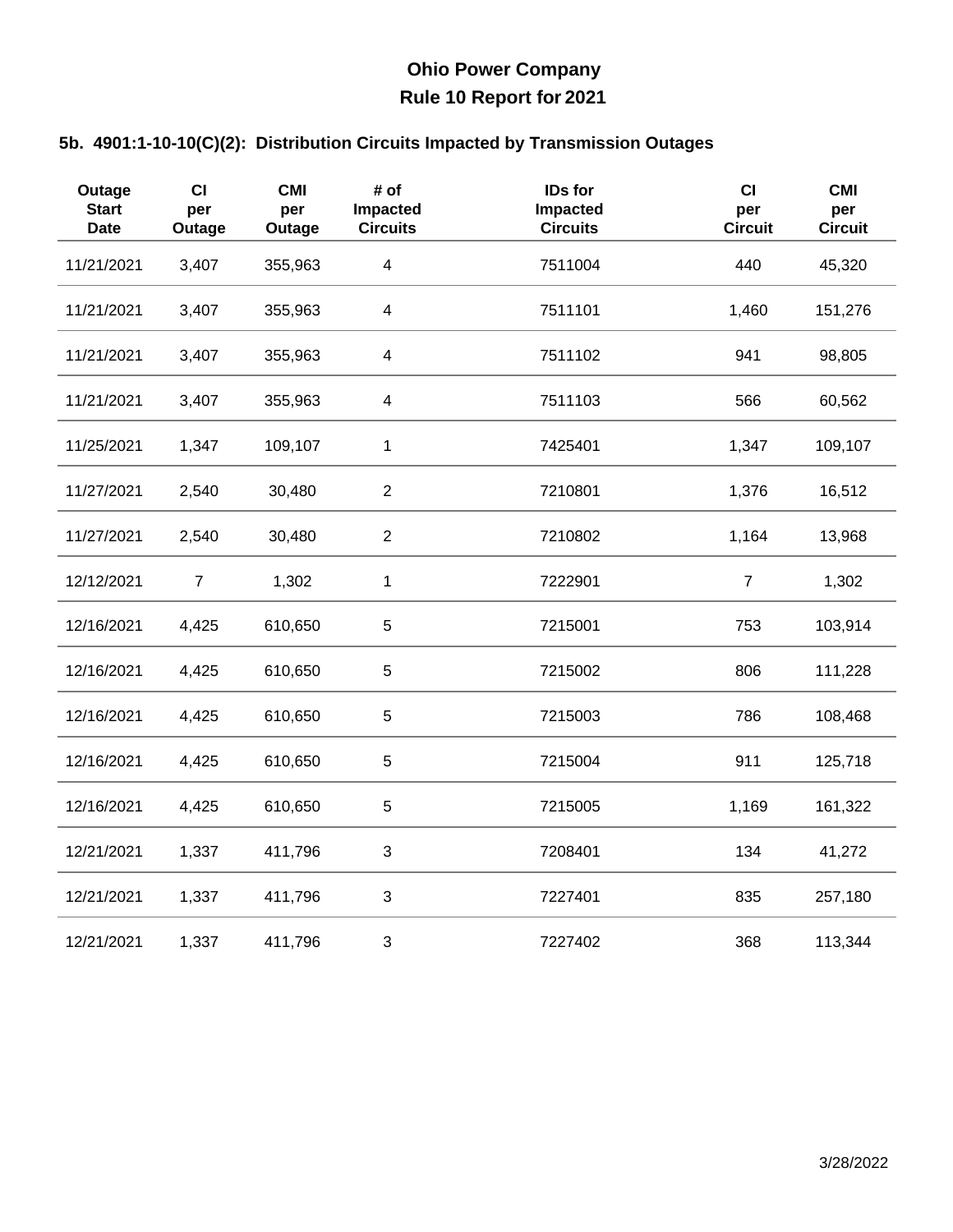### **5b. 4901:1-10-10(C)(2): Distribution Circuits Impacted by Transmission Outages**

| Outage       |        | CMI           | # of            | <b>IDs</b> for  | СI             | CMI            |
|--------------|--------|---------------|-----------------|-----------------|----------------|----------------|
| <b>Start</b> | per    | per           | <b>Impacted</b> | Impacted        | per            | per            |
| Date         | Outage | <b>Outage</b> | <b>Circuits</b> | <b>Circuits</b> | <b>Circuit</b> | <b>Circuit</b> |

**Notes:** Excludes Major Event Outages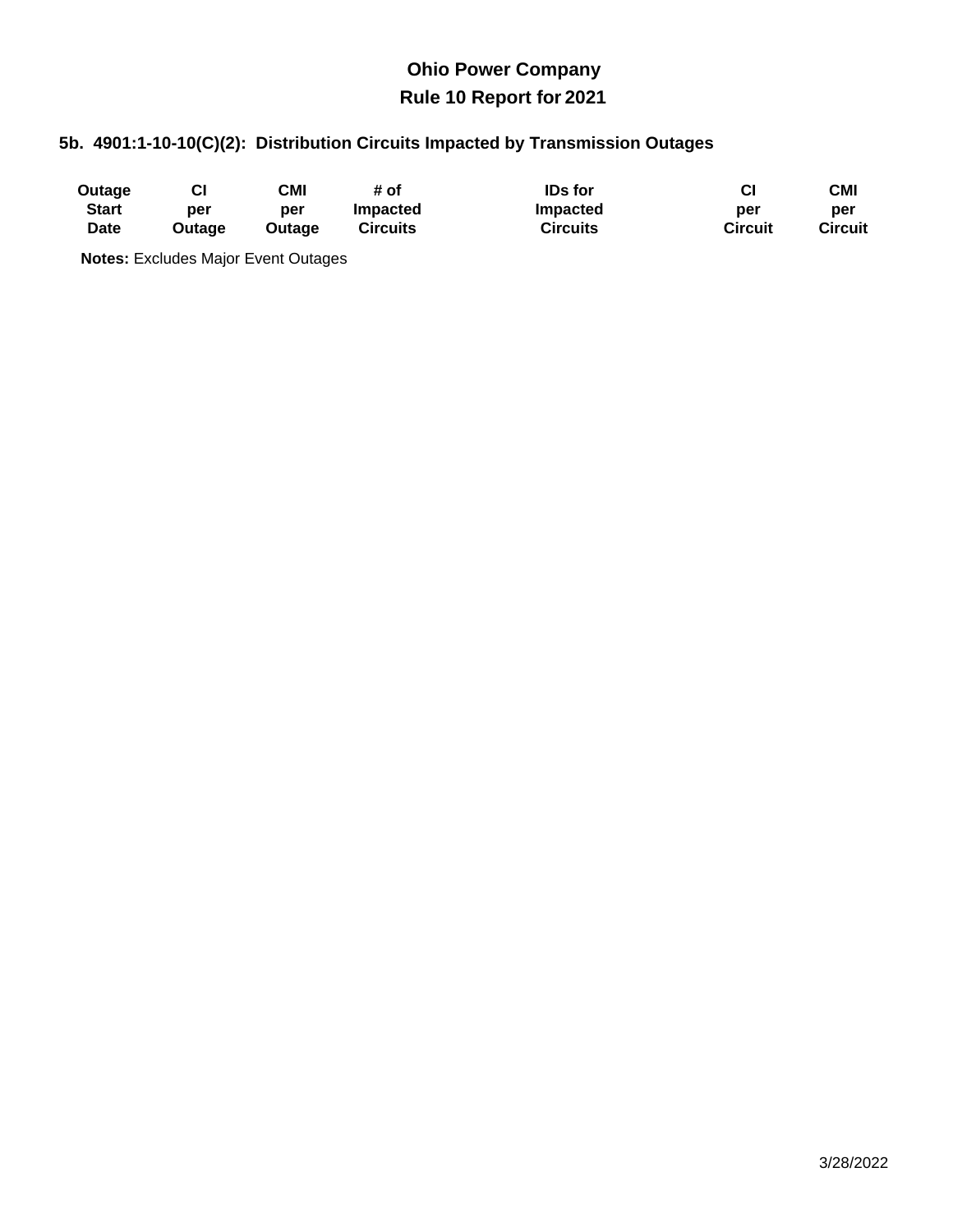### **5c. 4901:1-10-10(C)(2): Index values during transmission outages**

| Outage start date | <b>CAIDI during outage</b> | <b>SAIFI during outage</b> |
|-------------------|----------------------------|----------------------------|
| 1/1/2021          | 198.0000                   | 0.0010                     |
| 1/6/2021          | 72.0000                    | 0.0000                     |
| 1/14/2021         | 37.0000                    | 0.0000                     |
| 1/14/2021         | 14.0000                    | 0.0000                     |
| 1/21/2021         | 104.0000                   | 0.0030                     |
| 2/16/2021         | 1,641.0000                 | 0.0000                     |
| 2/18/2021         | 286.0000                   | 0.0000                     |
| 2/24/2021         | 422.0000                   | 0.0000                     |
| 2/25/2021         | 481.0000                   | 0.0000                     |
| 2/28/2021         | 67.0000                    | 0.0040                     |
| 3/6/2021          | 74.0000                    | 0.0020                     |
| 3/22/2021         | 212.0000                   | 0.0010                     |
| 3/23/2021         | 210.0000                   | 0.0000                     |
| 3/24/2021         | 120.0000                   | 0.0000                     |
| 4/1/2021          | 185.0000                   | 0.0030                     |
| 4/9/2021          | 55.0000                    | 0.0010                     |
| 4/9/2021          | 90.0000                    | 0.0010                     |
| 4/12/2021         | 161.0000                   | 0.0000                     |
| 4/15/2021         | 98.0000                    | 0.0010                     |
| 4/19/2021         | 275.0000                   | 0.0000                     |
| 4/21/2021         | 701.0000                   | 0.0000                     |
| 4/21/2021         | 386.0000                   | 0.0060                     |
| 4/29/2021         | 275.0000                   | 0.0030                     |
| 4/30/2021         | 111.0000                   | 0.0010                     |
| 5/1/2021          | 74.0000                    | 0.0020                     |
| 5/3/2021          | 287.0000                   | 0.0000                     |
| 5/3/2021          | 456.0000                   | 0.0000                     |
| 5/9/2021          | 158.0000                   | 0.0040                     |
| 5/12/2021         | 105.0000                   | 0.0000                     |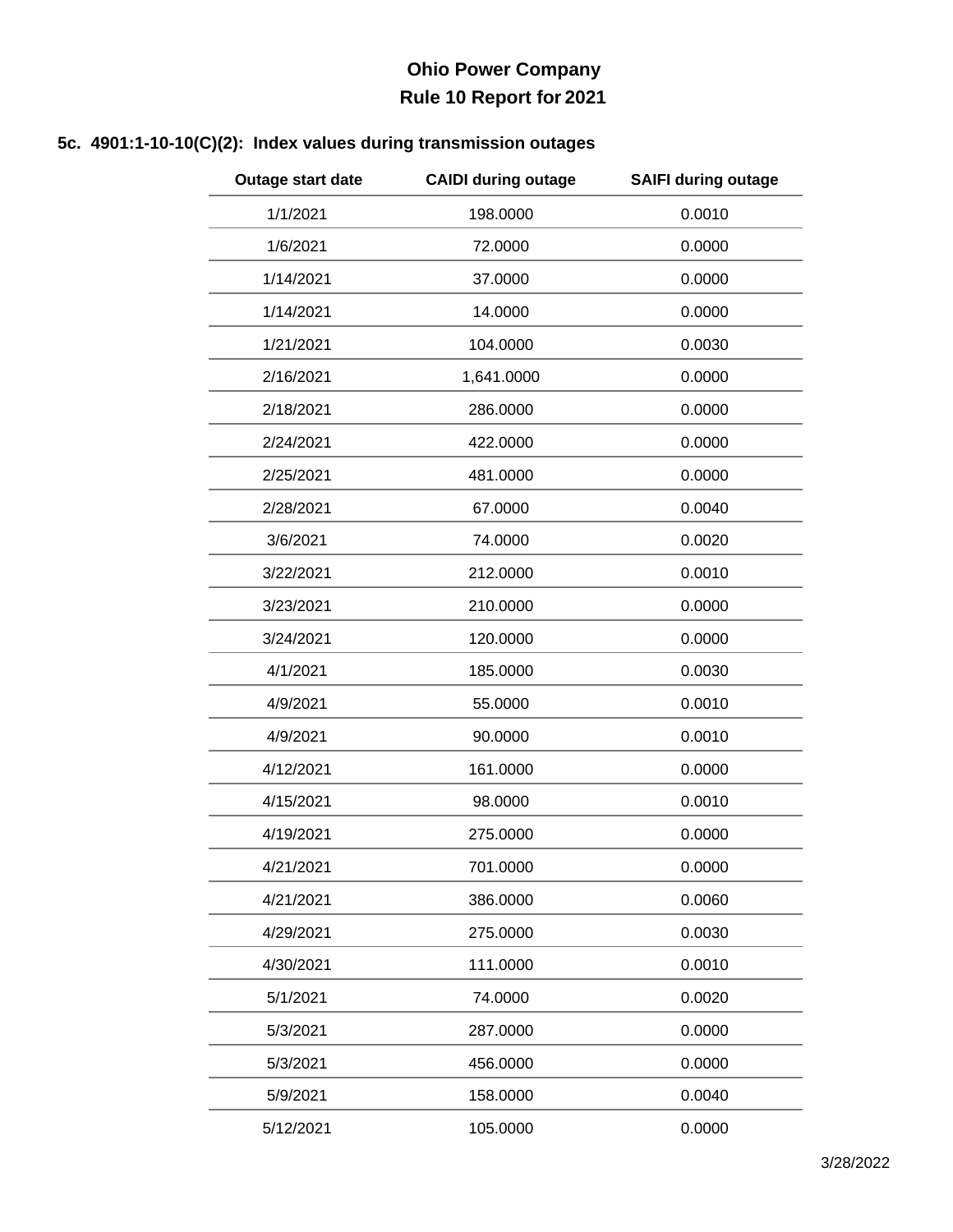### **5c. 4901:1-10-10(C)(2): Index values during transmission outages**

| Outage start date | <b>CAIDI during outage</b> | <b>SAIFI during outage</b> |
|-------------------|----------------------------|----------------------------|
| 5/16/2021         | 109.0000                   | 0.0010                     |
| 5/22/2021         | 149.0000                   | 0.0010                     |
| 5/22/2021         | 342.0000                   | 0.0010                     |
| 5/26/2021         | 82.0000                    | 0.0000                     |
| 5/28/2021         | 6.0000                     | 0.0000                     |
| 6/1/2021          | 352.0000                   | 0.0010                     |
| 6/1/2021          | 117.0000                   | 0.0000                     |
| 6/6/2021          | 608.0000                   | 0.0000                     |
| 6/13/2021         | 93.0000                    | 0.0000                     |
| 6/18/2021         | 154.0000                   | 0.0040                     |
| 6/19/2021         | 150.0000                   | 0.0010                     |
| 7/1/2021          | 197.0000                   | 0.0000                     |
| 7/7/2021          | 61.0000                    | 0.0000                     |
| 7/9/2021          | 9.0000                     | 0.0000                     |
| 7/9/2021          | 261.0000                   | 0.0010                     |
| 7/13/2021         | 220.0000                   | 0.0000                     |
| 7/16/2021         | 83.0000                    | 0.0000                     |
| 7/17/2021         | 181.0000                   | 0.0000                     |
| 7/31/2021         | 194.0000                   | 0.0000                     |
| 8/4/2021          | 236.0000                   | 0.0010                     |
| 8/7/2021          | 416.0000                   | 0.0000                     |
| 8/9/2021          | 229.0000                   | 0.0010                     |
| 8/10/2021         | 139.0000                   | 0.0010                     |
| 8/10/2021         | 113.0000                   | 0.0040                     |
| 8/11/2021         | 220.0000                   | 0.0000                     |
| 8/11/2021         | 445.0000                   | 0.0000                     |
| 8/12/2021         | 119.0000                   | 0.0000                     |
| 8/12/2021         | 967.0000                   | 0.0000                     |
| 8/13/2021         | 997.0000                   | 0.0000                     |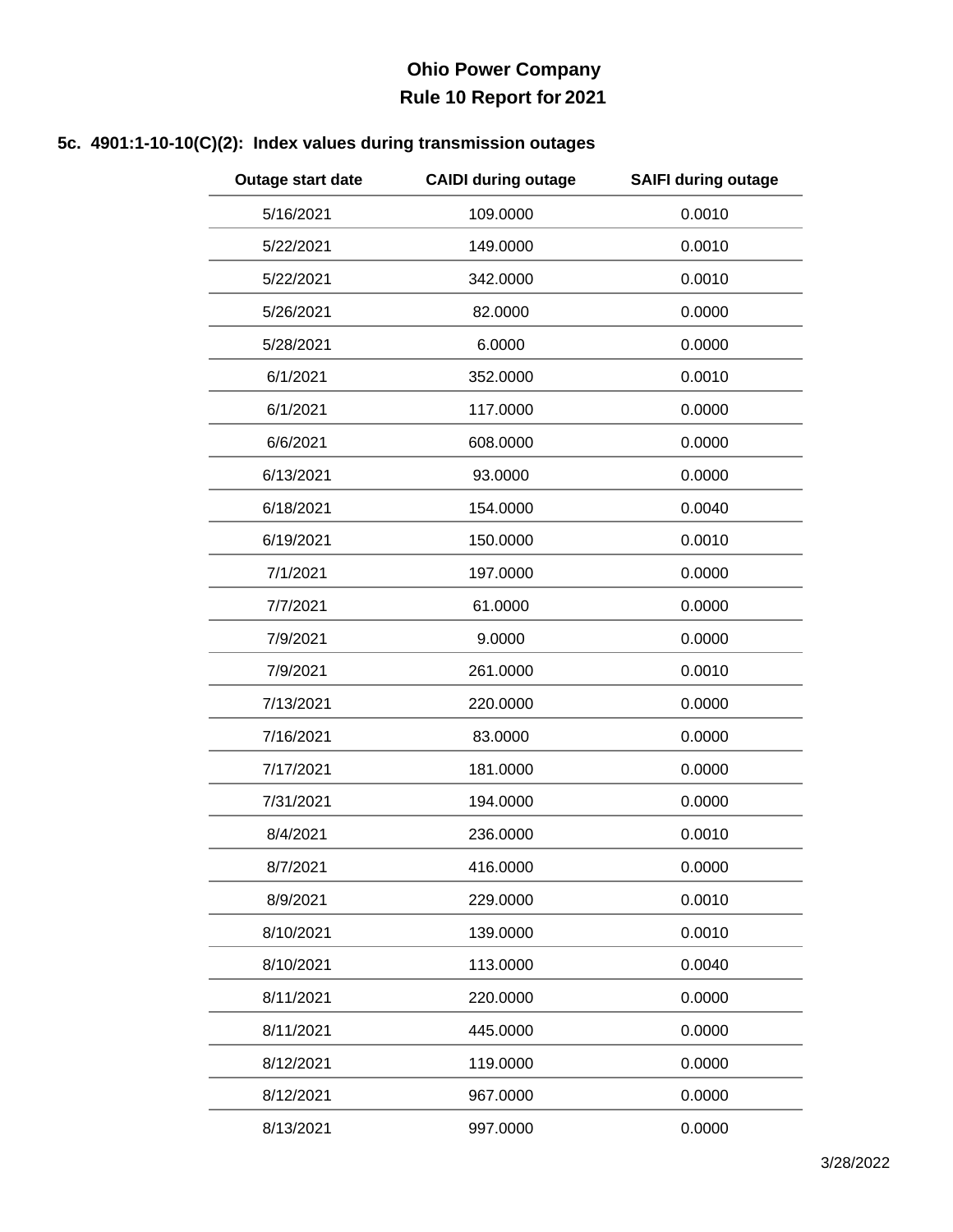### **5c. 4901:1-10-10(C)(2): Index values during transmission outages**

| Outage start date | <b>CAIDI during outage</b> | <b>SAIFI during outage</b> |
|-------------------|----------------------------|----------------------------|
| 8/14/2021         | 120.0000                   | 0.0010                     |
| 8/16/2021         | 124.0000                   | 0.0010                     |
| 8/16/2021         | 271.0000                   | 0.0000                     |
| 8/19/2021         | 324.0000                   | 0.0000                     |
| 8/20/2021         | 468.0000                   | 0.0000                     |
| 8/23/2021         | 319.0000                   | 0.0000                     |
| 8/24/2021         | 479.0000                   | 0.0000                     |
| 8/25/2021         | 341.0000                   | 0.0000                     |
| 8/25/2021         | 471.0000                   | 0.0040                     |
| 9/5/2021          | 60.0000                    | 0.0000                     |
| 9/7/2021          | 334.0000                   | 0.0020                     |
| 9/14/2021         | 109.0000                   | 0.0010                     |
| 9/16/2021         | 27.0000                    | 0.0010                     |
| 9/24/2021         | 129.0000                   | 0.0030                     |
| 9/30/2021         | 7.0000                     | 0.0010                     |
| 10/2/2021         | 285.0000                   | 0.0020                     |
| 10/16/2021        | 415.0000                   | 0.0000                     |
| 10/23/2021        | 551.0000                   | 0.0010                     |
| 10/24/2021        | 273.0000                   | 0.0010                     |
| 10/24/2021        | 78.0000                    | 0.0010                     |
| 10/30/2021        | 201.0000                   | 0.0010                     |
| 11/11/2021        | 255.0000                   | 0.0010                     |
| 11/12/2021        | 10.0000                    | 0.0010                     |
| 11/14/2021        | 110.0000                   | 0.0070                     |
| 11/19/2021        | 123.0000                   | 0.0000                     |
| 11/21/2021        | 104.0000                   | 0.0020                     |
| 11/25/2021        | 81.0000                    | 0.0010                     |
| 11/27/2021        | 12.0000                    | 0.0020                     |
| 12/12/2021        | 186.0000                   | 0.0000                     |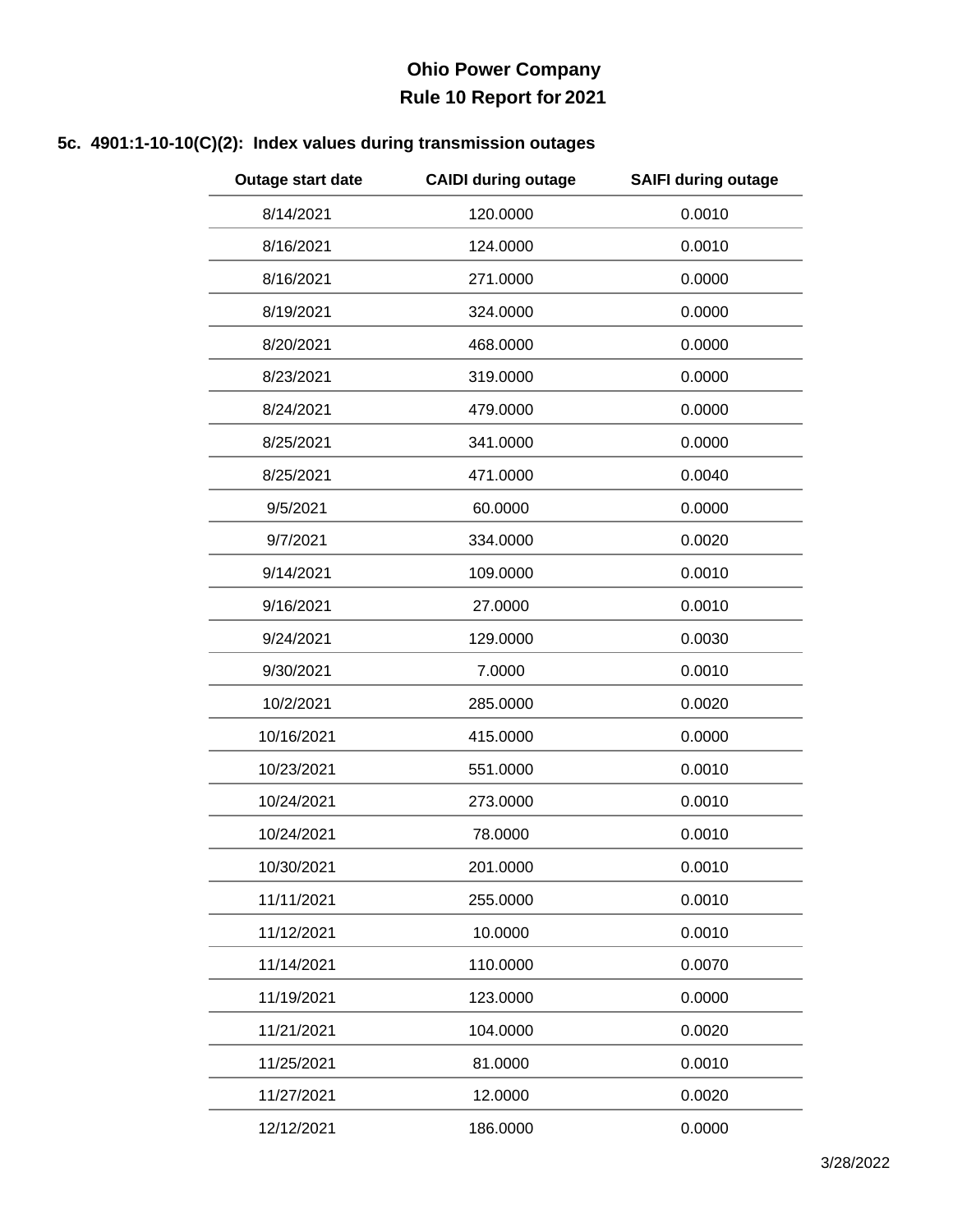### **5c. 4901:1-10-10(C)(2): Index values during transmission outages**

| Outage start date | <b>CAIDI during outage</b> | <b>SAIFI during outage</b> |
|-------------------|----------------------------|----------------------------|
| 12/16/2021        | 138.0000                   | 0.0030                     |
| 12/21/2021        | 308.0000                   | 0.0010                     |

**Notes:** Excludes Major Event Outages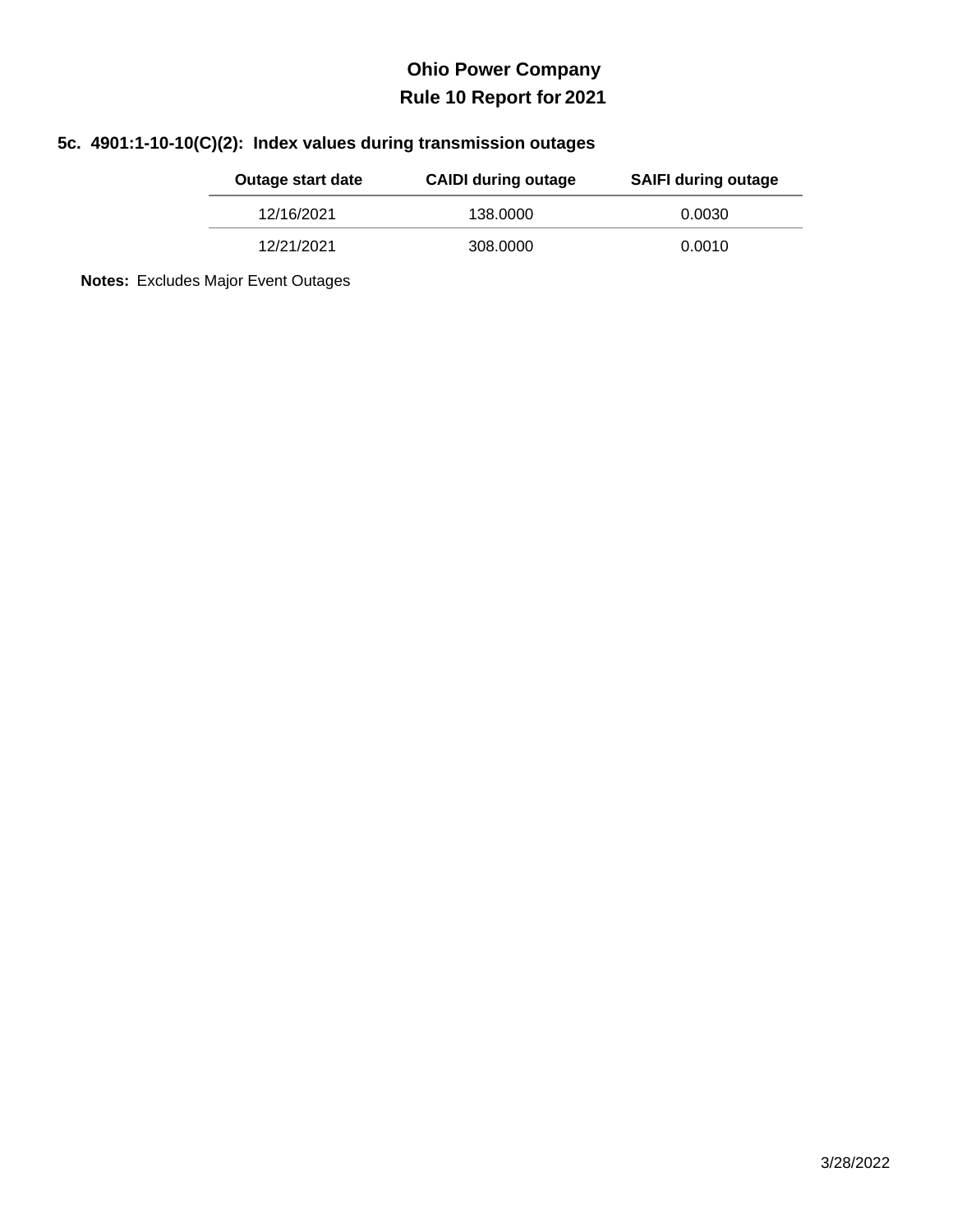#### **6a. 4901:1-10-10(C)(3)(a): Data excluding major events and transmission outages**

| <b>Outage Cause</b>               | <b>Events</b>  | <b>Customers Interrupted</b> | <b>Customers MInutes</b><br>Interrupted |
|-----------------------------------|----------------|------------------------------|-----------------------------------------|
| Abnormal Feed                     | 63             | 37,172                       | 4,212,108                               |
| <b>Accidental Ground</b>          | 162            | 36,855                       | 2,140,999                               |
| Animal                            | 5,107          | 119,896                      | 9,878,007                               |
| Blast/Explosion                   | 5              | 83                           | 31,180                                  |
| Contamination/Flashover           | 18             | 418                          | 87,788                                  |
| Corrosion                         | 256            | 3,364                        | 563,152                                 |
| <b>Customer Equipment</b>         | 58             | 3,240                        | 257,824                                 |
| <b>Distribution Station</b>       | 191            | 150,999                      | 15,917,270                              |
| <b>Equipment Hardware Failure</b> | 8,095          | 423,727                      | 53,015,413                              |
| <b>Facilitation of Work</b>       | 88             | 12,456                       | 941,116                                 |
| Fire/Police                       | 105            | 6,965                        | 1,227,815                               |
| Flooding/Slide                    | $\overline{7}$ | 1,076                        | 246,611                                 |
| <b>High Winds</b>                 | 16             | 1,166                        | 646,633                                 |
| Ice/Sleet/Snow                    | 102            | 8,381                        | 4,570,725                               |
| Lightning                         | 524            | 22,638                       | 3,182,761                               |
| Object in Line                    | 82             | 7,957                        | 684,138                                 |
| <b>Operations Incident</b>        | 916            | 37,957                       | 1,921,200                               |
| Other                             | 38             | 1,985                        | 384,283                                 |
| <b>Other Utility</b>              | 31             | 3,258                        | 483,109                                 |
| Overload                          | 102            | 9,189                        | 598,022                                 |
| Scheduled/Planned                 | 11,205         | 127,488                      | 12,126,590                              |
| <b>Tree/Vegetation Removal</b>    | 115            | 8,002                        | 1,490,717                               |
| <b>Trees Inside RoW</b>           | 536            | 18,220                       | 3,041,550                               |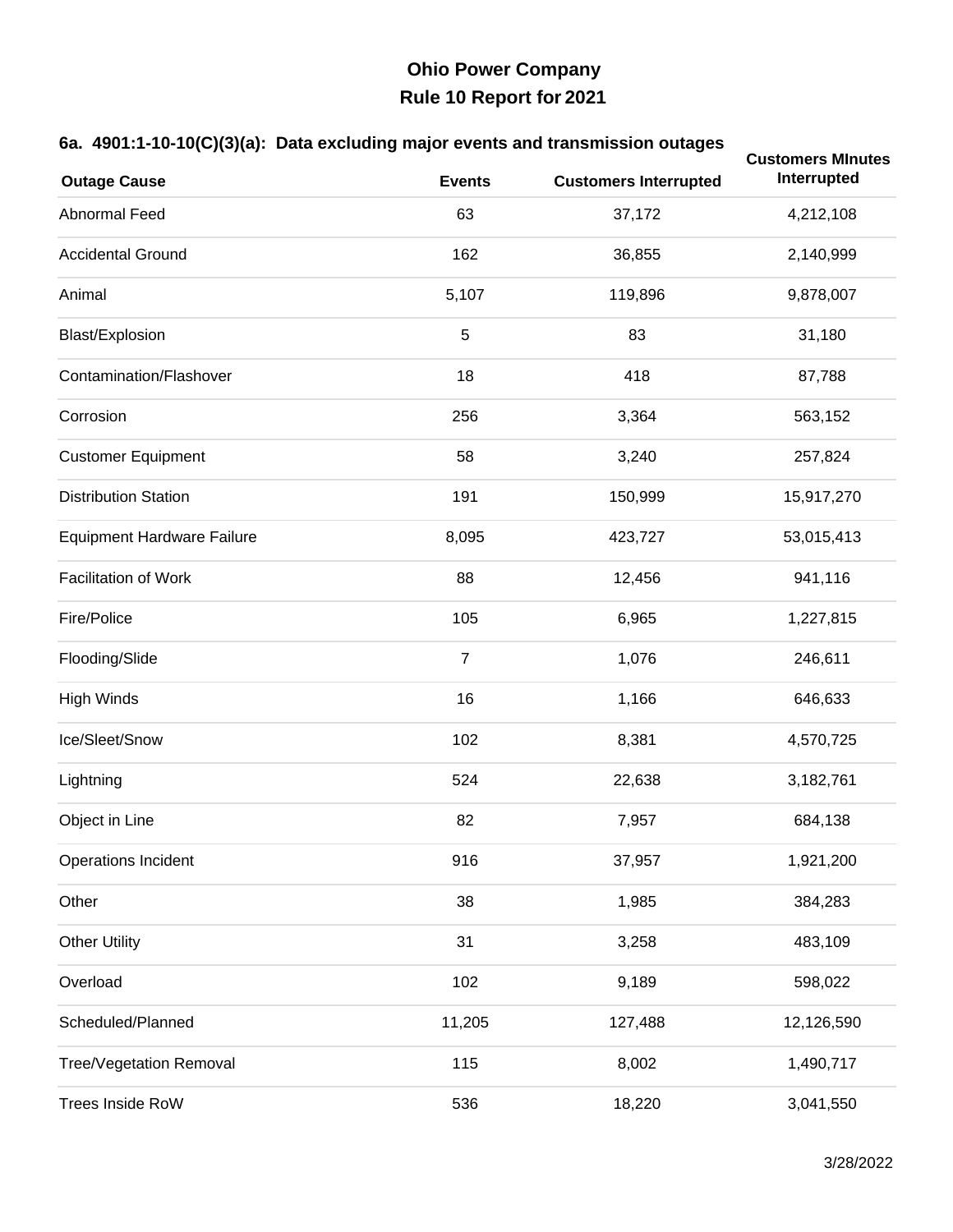#### **6a. 4901:1-10-10(C)(3)(a): Data excluding major events and transmission outages**

| ,,,,,                        |                |               | ັ                            | <b>Customers Minutes</b> |
|------------------------------|----------------|---------------|------------------------------|--------------------------|
| <b>Outage Cause</b>          |                | <b>Events</b> | <b>Customers Interrupted</b> | Interrupted              |
| <b>Trees Outside RoW</b>     |                | 5,391         | 250,255                      | 57,587,810               |
| UG, Const/Dig-ins            |                | 269           | 15,024                       | 1,654,969                |
| Unbalance                    |                | 7             | 151                          | 16,057                   |
| Unknown                      |                | 3,585         | 189,913                      | 15,926,561               |
| Unknown By Weather           |                | 486           | 34,722                       | 5,251,969                |
| Vandalism                    |                | 59            | 1,631                        | 240,032                  |
| Vehicle Accident/Auto Damage |                | 1,044         | 226,249                      | 34,285,388               |
|                              | <b>Totals:</b> | 38,663        | 1,760,437                    | 232,611,797              |

**Notes:** Metrics excluding transmission and major event days (influenced by transmission)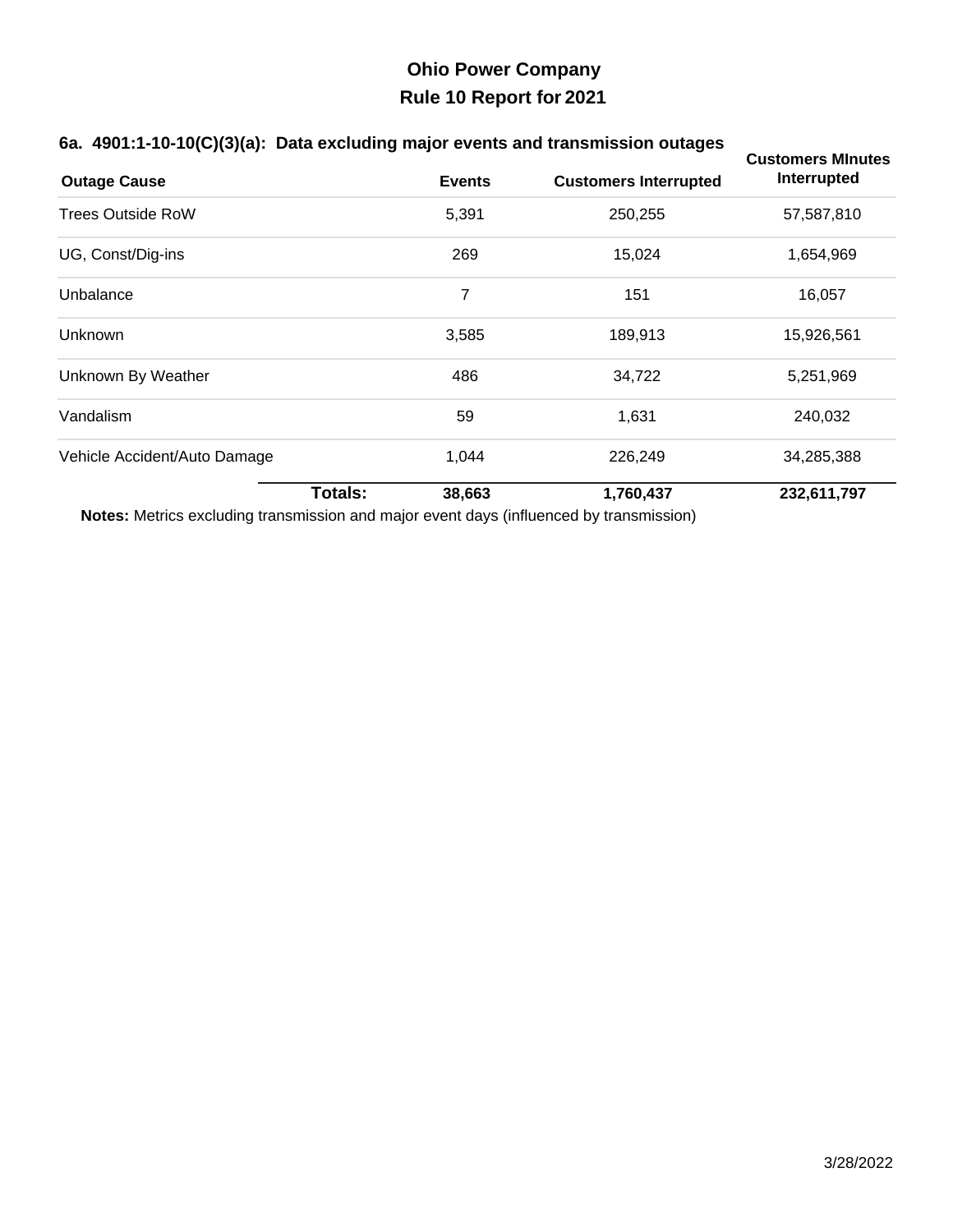#### **6b. 4901:1-10-10(C)(3)(b): Data for major events only**

| $\mathbf{F} = \begin{pmatrix} 1 \\ 2 \end{pmatrix}$<br><b>Outage Cause</b>   | - - - - - -<br><b>Events</b> | <b>Customers Interrupted</b> | <b>Customers MInutes</b><br>Interrupted |
|------------------------------------------------------------------------------|------------------------------|------------------------------|-----------------------------------------|
| Abnormal Feed                                                                | 1                            | 744                          | 23,064                                  |
| <b>Accidental Ground</b>                                                     | 1                            | $\mathbf 1$                  | 5,638                                   |
| Animal                                                                       | 15                           | 129                          | 32,722                                  |
| Corrosion                                                                    | 10                           | 20                           | 7,281                                   |
| <b>Customer Equipment</b>                                                    | $\sqrt{5}$                   | $\overline{5}$               | 4,629                                   |
| <b>Equipment Hardware Failure</b>                                            | 331                          | 53,161                       | 24,326,624                              |
| <b>Facilitation of Work</b>                                                  | $\overline{2}$               | 26                           | 2,468                                   |
| Fire/Police                                                                  | $\sqrt{2}$                   | 1,849                        | 244,473                                 |
| <b>High Winds</b>                                                            | 81                           | 12,427                       | 4,185,713                               |
| Ice/Sleet/Snow                                                               | 69                           | 7,265                        | 21,846,999                              |
| Lightning                                                                    | 12                           | 1,504                        | 289,594                                 |
| Object in Line                                                               | 8                            | 57                           | 18,365                                  |
| Other                                                                        | 13                           | 128                          | 12,395                                  |
| Scheduled/Planned                                                            | 41                           | 2,793                        | 56,925                                  |
| Tree/Vegetation Removal                                                      | $\,6$                        | 878                          | 147,355                                 |
| Trees Inside RoW                                                             | 73                           | 3,865                        | 858,526                                 |
| <b>Trees Outside RoW</b>                                                     | 803                          | 53,190                       | 31,536,407                              |
| Unbalance                                                                    | 1                            | 1                            | 646                                     |
| Unknown                                                                      | 20                           | 448                          | 89,106                                  |
| Unknown By Weather                                                           | 167                          | 23,103                       | 5,790,024                               |
| Vandalism                                                                    | $\mathbf 1$                  | $\mathbf 1$                  | 79                                      |
| Vehicle Accident/Auto Damage                                                 | 16                           | 1,291                        | 497,649                                 |
| <b>Totals:</b><br>Notes: Metrics on major event days, including transmission | 1,678                        | 162,886                      | 89,976,682                              |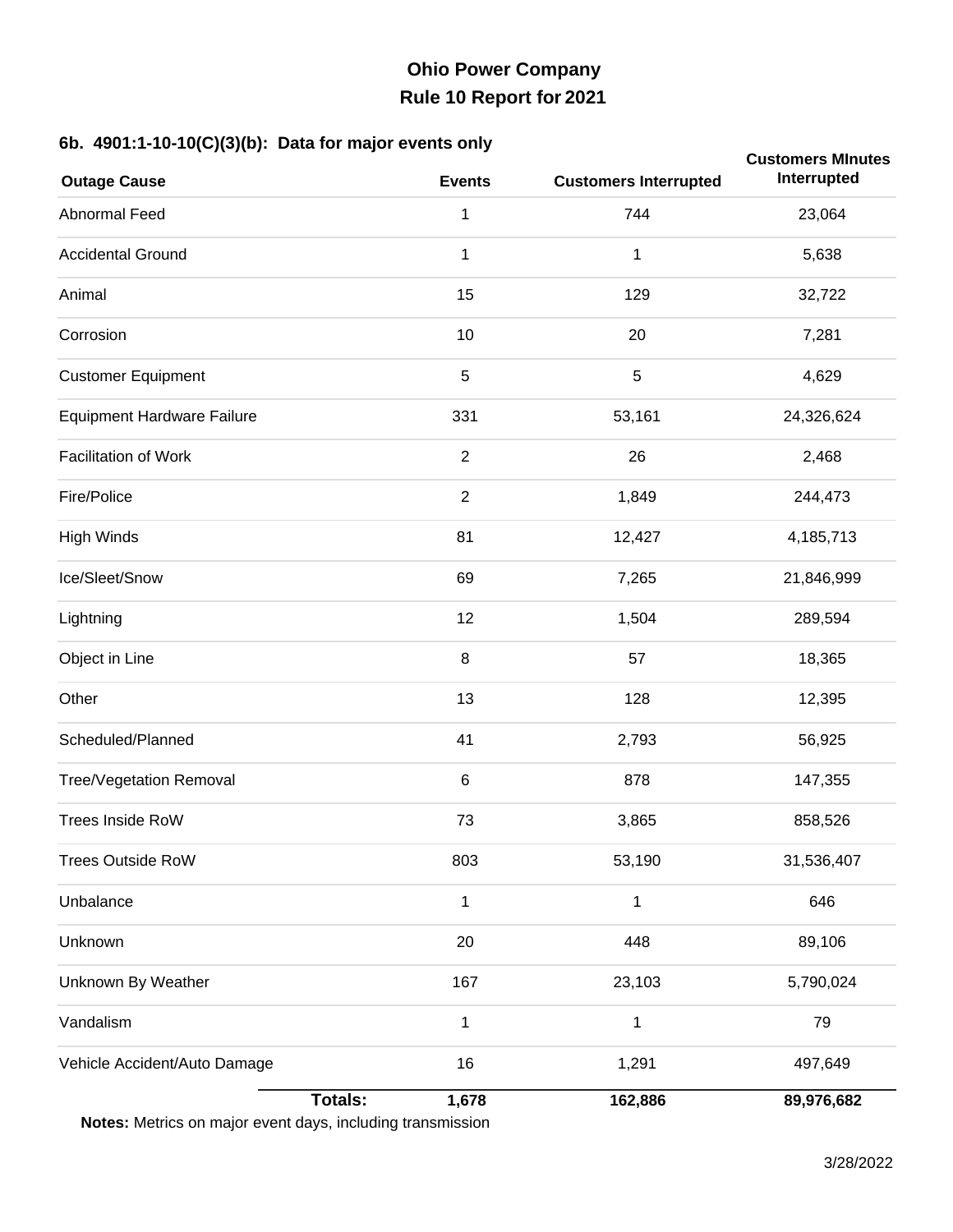#### **6c. 4901:1-10-10(C)(3)(c): Data for transmission outages only**

| ,, ,, ,                                                                                         |                |                |                              | <b>Customers Minutes</b> |
|-------------------------------------------------------------------------------------------------|----------------|----------------|------------------------------|--------------------------|
| <b>Outage Cause</b>                                                                             |                | <b>Events</b>  | <b>Customers Interrupted</b> | Interrupted              |
| Abnormal Feed                                                                                   |                | 3              | 2,325                        | 247,435                  |
| <b>Accidental Ground</b>                                                                        |                | 7              | 6,375                        | 560,639                  |
| Animal                                                                                          |                | 1              | 610                          | 165,310                  |
| <b>Equipment Hardware Failure</b>                                                               |                | 70             | 42,465                       | 8,515,576                |
| Ice/Sleet/Snow                                                                                  |                | $\overline{2}$ | 746                          | 213,575                  |
| Lightning                                                                                       |                | 18             | 14,705                       | 1,908,426                |
| Relay Mis-Operation                                                                             |                | 8              | 8,645                        | 3,334,178                |
| Scheduled/Planned                                                                               |                | 45             | 22,039                       | 4,187,492                |
| <b>Trees Inside RoW</b>                                                                         |                | 3              | 1,339                        | 471,058                  |
| <b>Trees Outside RoW</b>                                                                        |                | 42             | 28,733                       | 5,324,083                |
| Unknown By Weather                                                                              |                | $\overline{2}$ | 670                          | 7,932                    |
| Vehicle Accident/Auto Damage<br>Netcou Metrice for transmission only evoluting moior event doug |                | 9              | 7,617                        | 1,172,621                |
|                                                                                                 | <b>Totals:</b> | 210            | 136,269                      | 26,108,325               |

**Notes:** Metrics for transmission only, excluding major event days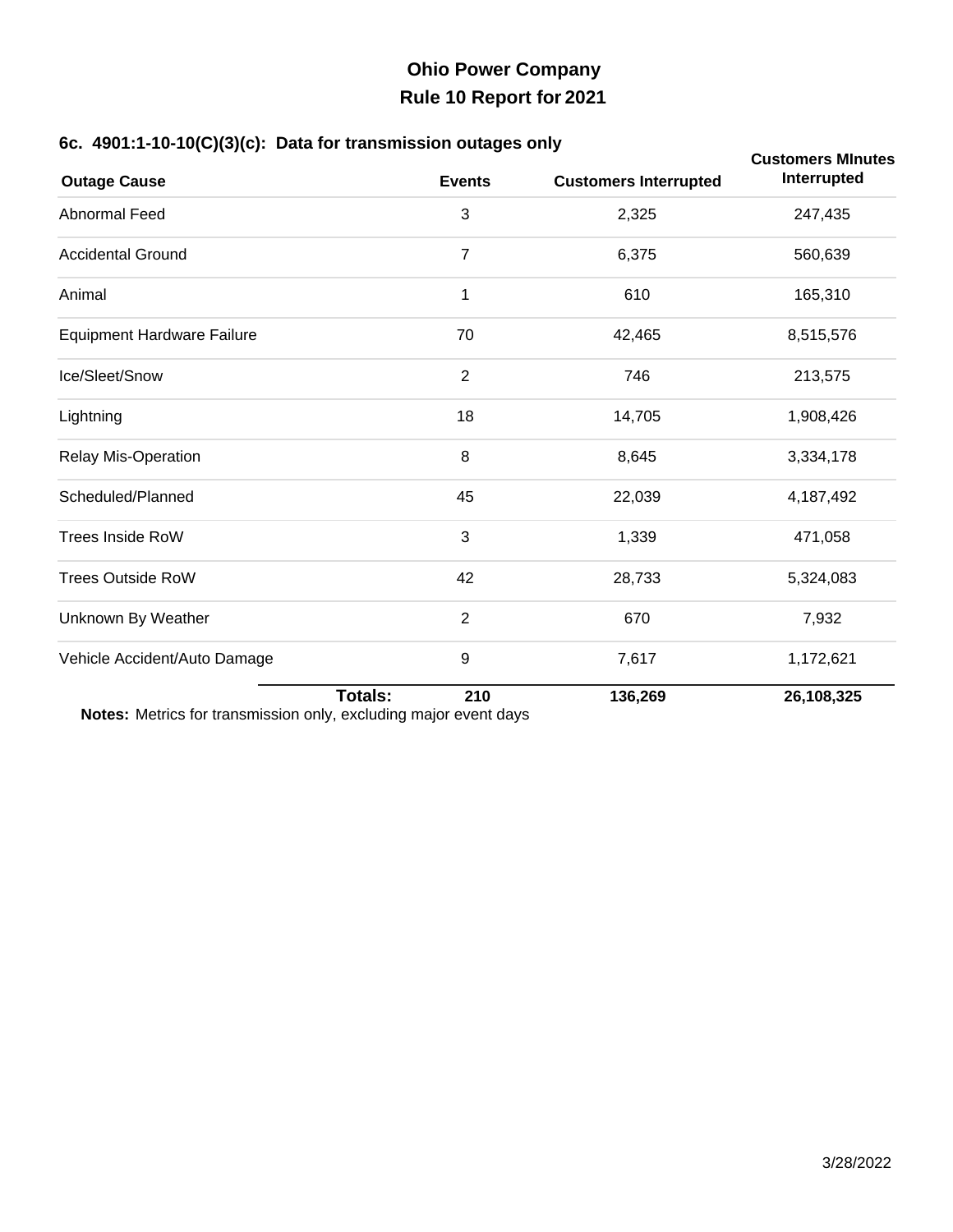### **7. 4901:1-10-10(C)(4): Momentary Interruptions**

Total Number =

Notes: Data regarding momentary outages is not available